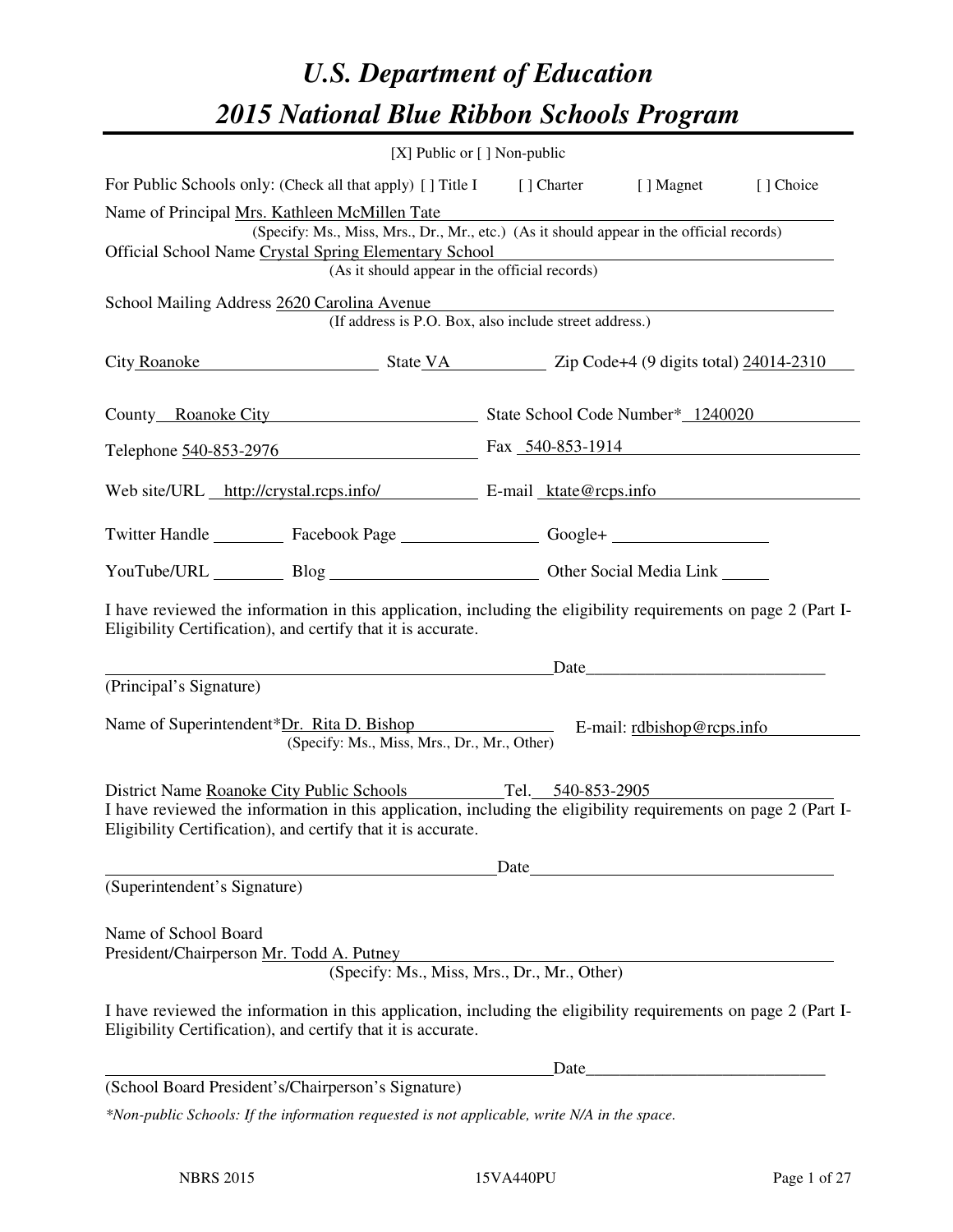#### **Include this page in the school's application as page 2.**

The signatures on the first page of this application (cover page) certify that each of the statements below, concerning the school's eligibility and compliance with U.S. Department of Education and National Blue Ribbon Schools requirements, are true and correct.

- 1. The school configuration includes one or more of grades K-12. (Schools on the same campus with one principal, even a K-12 school, must apply as an entire school.)
- 2. The school has made its Annual Measurable Objectives (AMOs) or Adequate Yearly Progress (AYP) each year for the past two years and has not been identified by the state as "persistently dangerous" within the last two years.
- 3. To meet final eligibility, a public school must meet the state's AMOs or AYP requirements in the 2014-2015 school year and be certified by the state representative. Any status appeals must be resolved at least two weeks before the awards ceremony for the school to receive the award.
- 4. If the school includes grades 7 or higher, the school must have foreign language as a part of its curriculum.
- 5. The school has been in existence for five full years, that is, from at least September 2009 and each tested grade must have been part of the school for the past three years.
- 6. The nominated school has not received the National Blue Ribbon Schools award in the past five years: 2010, 2011, 2012, 2013, or 2014.
- 7. The nominated school has no history of testing irregularities, nor have charges of irregularities been brought against the school at the time of nomination. The U.S. Department of Education reserves the right to disqualify a school's application and/or rescind a school's award if irregularities are later discovered and proven by the state.
- 8. The nominated school or district is not refusing Office of Civil Rights (OCR) access to information necessary to investigate a civil rights complaint or to conduct a district-wide compliance review.
- 9. The OCR has not issued a violation letter of findings to the school district concluding that the nominated school or the district as a whole has violated one or more of the civil rights statutes. A violation letter of findings will not be considered outstanding if OCR has accepted a corrective action plan from the district to remedy the violation.
- 10. The U.S. Department of Justice does not have a pending suit alleging that the nominated school or the school district as a whole has violated one or more of the civil rights statutes or the Constitution's equal protection clause.
- 11. There are no findings of violations of the Individuals with Disabilities Education Act in a U.S. Department of Education monitoring report that apply to the school or school district in question; or if there are such findings, the state or district has corrected, or agreed to correct, the findings.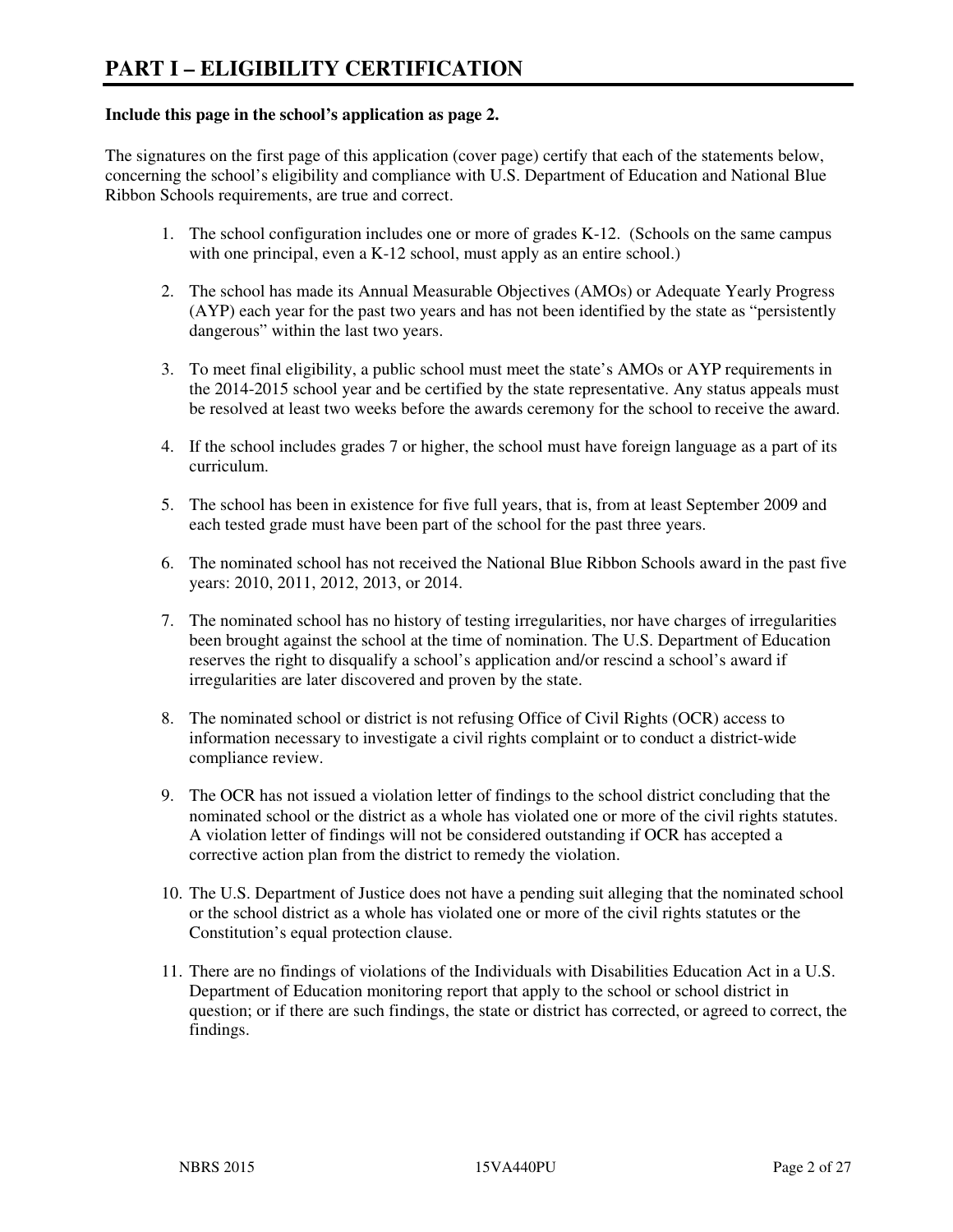# **PART II - DEMOGRAPHIC DATA**

#### **All data are the most recent year available.**

**DISTRICT** (Question 1 is not applicable to non-public schools)

| Number of schools in the district<br>(per district designation): | 17 Elementary schools (includes K-8)<br>5 Middle/Junior high schools<br>2 High schools |
|------------------------------------------------------------------|----------------------------------------------------------------------------------------|
|                                                                  | $0 K-12$ schools                                                                       |

24 TOTAL

**SCHOOL** (To be completed by all schools)

- 2. Category that best describes the area where the school is located:
	- [X] Urban or large central city
	- [ ] Suburban with characteristics typical of an urban area
	- [ ] Suburban
	- [ ] Small city or town in a rural area
	- [ ] Rural
- 3. 6 Number of years the principal has been in her/his position at this school.
- 4. Number of students as of October 1 enrolled at each grade level or its equivalent in applying school:

| Grade                           | # of         | # of Females   | <b>Grade Total</b> |
|---------------------------------|--------------|----------------|--------------------|
|                                 | <b>Males</b> |                |                    |
| <b>PreK</b>                     | 10           | 8              | 18                 |
| K                               | 30           | 27             | 57                 |
| 1                               | 29           | 29             | 58                 |
| $\mathbf{2}$                    | 27           | 28             | 55                 |
| 3                               | 24           | 32             | 56                 |
| 4                               | 24           | 28             | 52                 |
| 5                               | 29           | 26             | 55                 |
| 6                               | 0            | $\theta$       | 0                  |
| 7                               | 0            | $\overline{0}$ | 0                  |
| 8                               | 0            | 0              | 0                  |
| 9                               | $\theta$     | $\overline{0}$ | 0                  |
| 10                              | 0            | 0              | 0                  |
| 11                              | 0            | 0              | $\theta$           |
| 12                              | 0            | 0              | 0                  |
| <b>Total</b><br><b>Students</b> | 173          | 178            | 351                |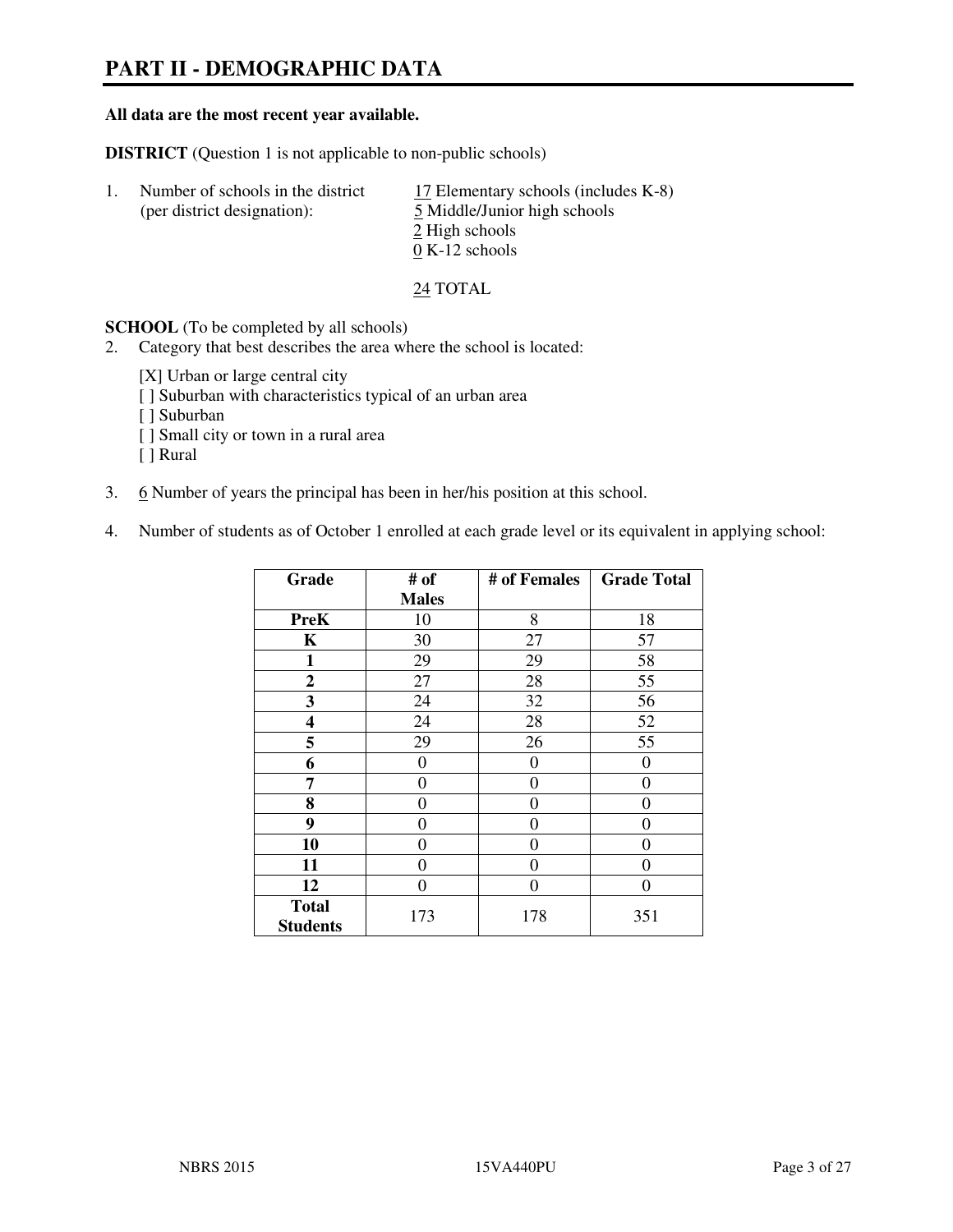5. Racial/ethnic composition of  $0\%$  American Indian or Alaska Native the school: 2 % Asian

 7 % Black or African American 1 % Hispanic or Latino 0 % Native Hawaiian or Other Pacific Islander 89 % White 1 % Two or more races **100 % Total** 

(Only these seven standard categories should be used to report the racial/ethnic composition of your school. The Final Guidance on Maintaining, Collecting, and Reporting Racial and Ethnic Data to the U.S. Department of Education published in the October 19, 2007 *Federal Register* provides definitions for each of the seven categories.)

6. Student turnover, or mobility rate, during the 2013 - 2014 year: 10%

This rate should be calculated using the grid below. The answer to (6) is the mobility rate.

| <b>Steps For Determining Mobility Rate</b>    | Answer |
|-----------------------------------------------|--------|
| $(1)$ Number of students who transferred to   |        |
| the school after October 1, 2013 until the    | 16     |
| end of the school year                        |        |
| (2) Number of students who transferred        |        |
| from the school after October 1, 2013 until   | 18     |
| the end of the school year                    |        |
| (3) Total of all transferred students [sum of | 34     |
| rows $(1)$ and $(2)$ ]                        |        |
| (4) Total number of students in the school as | 347    |
| of October 1                                  |        |
| $(5)$ Total transferred students in row $(3)$ | 0.098  |
| divided by total students in row (4)          |        |
| $(6)$ Amount in row $(5)$ multiplied by 100   | 10     |

#### 7. English Language Learners (ELL) in the school:  $0\%$ 0 Total number ELL

Number of non-English languages represented: 0 Specify non-English languages: n/a

- 8. Students eligible for free/reduced-priced meals:  $18\%$ 
	- Total number students who qualify: 63

# **Information for Public Schools Only - Data Provided by the State**

The state has reported that  $24\%$  of the students enrolled in this school are from low income or disadvantaged families based on the following subgroup(s): Students eligible for free/reduced-priced meals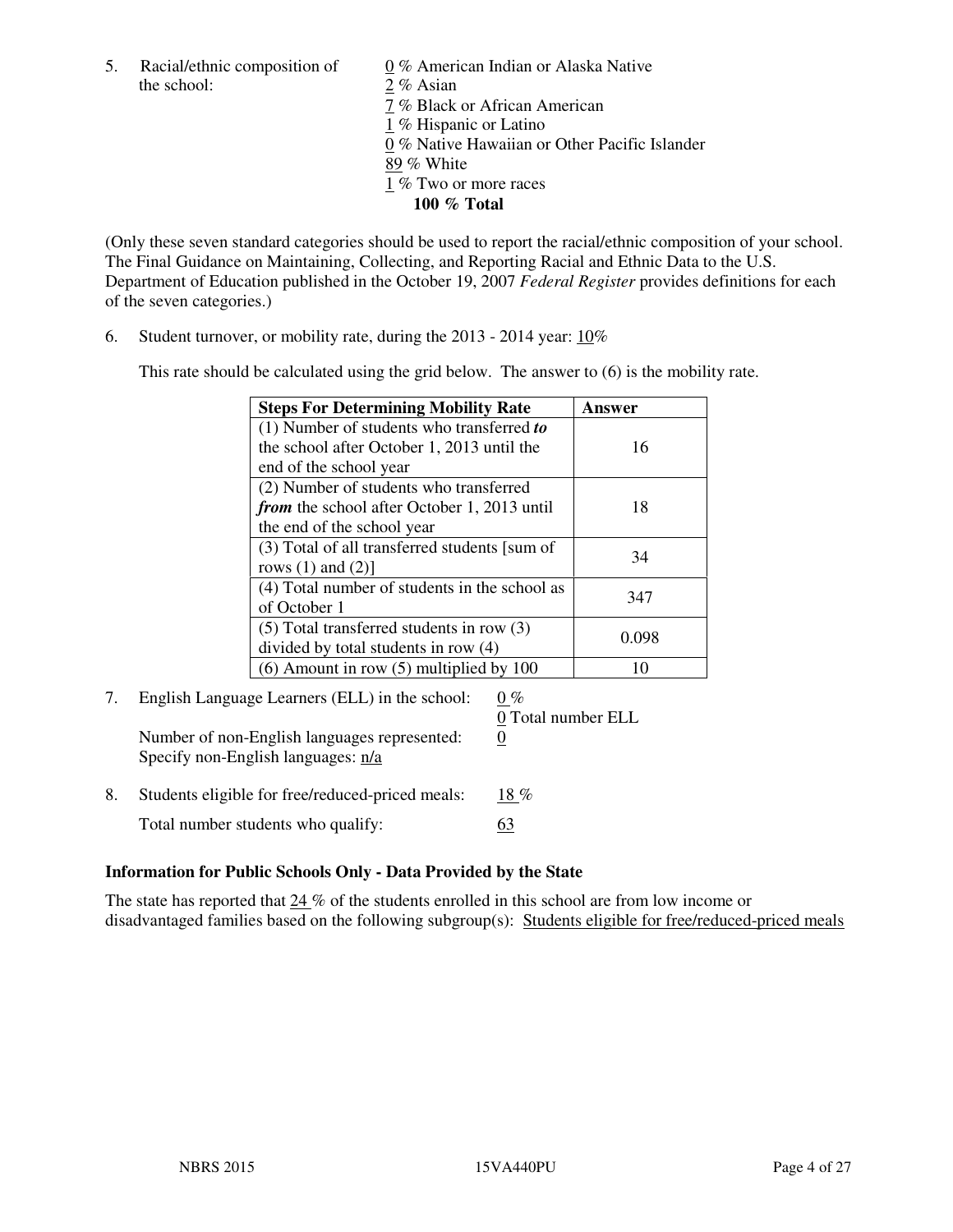9. Students receiving special education services:  $9\%$ 

32 Total number of students served

Indicate below the number of students with disabilities according to conditions designated in the Individuals with Disabilities Education Act. Do not add additional categories.

| 1 Autism                | 0 Orthopedic Impairment                 |
|-------------------------|-----------------------------------------|
| 0 Deafness              | 3 Other Health Impaired                 |
| 0 Deaf-Blindness        | 14 Specific Learning Disability         |
| 0 Emotional Disturbance | 12 Speech or Language Impairment        |
| 1 Hearing Impairment    | 0 Traumatic Brain Injury                |
| 1 Mental Retardation    | 0 Visual Impairment Including Blindness |
| 0 Multiple Disabilities | 0 Developmentally Delayed               |
|                         |                                         |

10. Use Full-Time Equivalents (FTEs), rounded to nearest whole numeral, to indicate the number of personnel in each of the categories below:

|                                       | <b>Number of Staff</b> |
|---------------------------------------|------------------------|
| Administrators                        |                        |
| Classroom teachers                    | 17                     |
| Resource teachers/specialists         |                        |
| e.g., reading, math, science, special | 9                      |
| education, enrichment, technology,    |                        |
| art, music, physical education, etc.  |                        |
| Paraprofessionals                     | 8                      |
| Student support personnel             |                        |
| e.g., guidance counselors, behavior   |                        |
| interventionists, mental/physical     |                        |
| health service providers,             |                        |
| psychologists, family engagement      |                        |
| liaisons, career/college attainment   |                        |
| coaches, etc.                         |                        |
|                                       |                        |

11. Average student-classroom teacher ratio, that is, the number of students in the school divided by the FTE of classroom teachers, e.g.,  $22:1$  19:1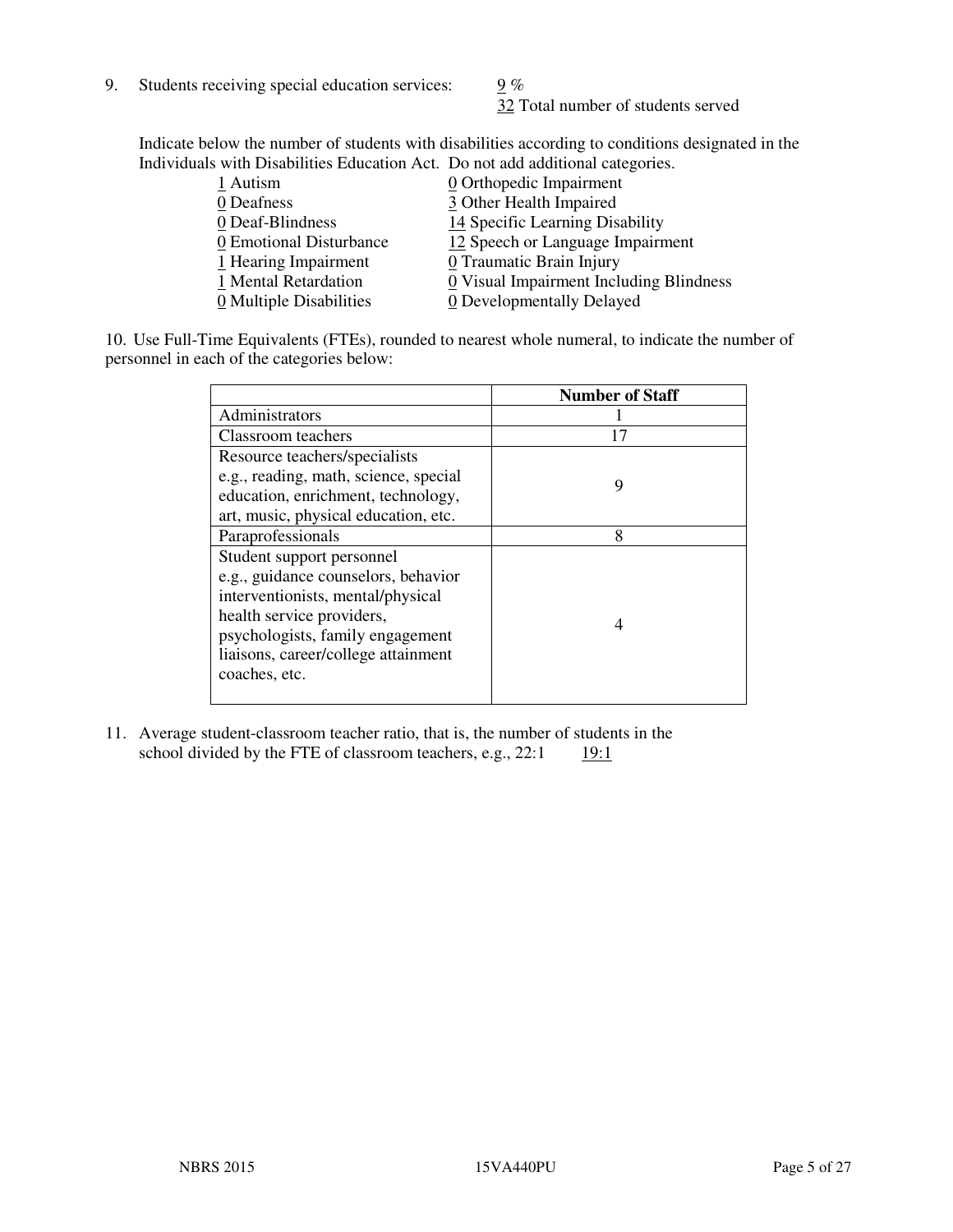12. Show daily student attendance rates. Only high schools need to supply yearly graduation rates.

| <b>Required Information</b> | 2013-2014     | 2012-2013       | 2011-2012 | 2010-2011 | 2009-2010 |
|-----------------------------|---------------|-----------------|-----------|-----------|-----------|
| Daily student attendance    | 97%           | $96\%$          | 96%       | 96%       | 96%       |
| High school graduation rate | $\gamma_{\%}$ | $\mathcal{V}_o$ | $0\%$     | 0%        | 0%        |

#### 13. **For schools ending in grade 12 (high schools)**

Show percentages to indicate the post-secondary status of students who graduated in Spring 2014

| <b>Post-Secondary Status</b>                  |       |
|-----------------------------------------------|-------|
| Graduating class size                         |       |
| Enrolled in a 4-year college or university    | በ‰    |
| Enrolled in a community college               | $0\%$ |
| Enrolled in career/technical training program | $0\%$ |
| Found employment                              | $0\%$ |
| Joined the military or other public service   | 0%    |
| Other                                         |       |

14. Indicate whether your school has previously received a National Blue Ribbon Schools award. Yes No X

If yes, select the year in which your school received the award.

15. Please summarize your school mission in 25 words or less: CSE students will develop the ability to communicate and function in the world community through technology, writing, public speaking, creative expression, and through visual arts.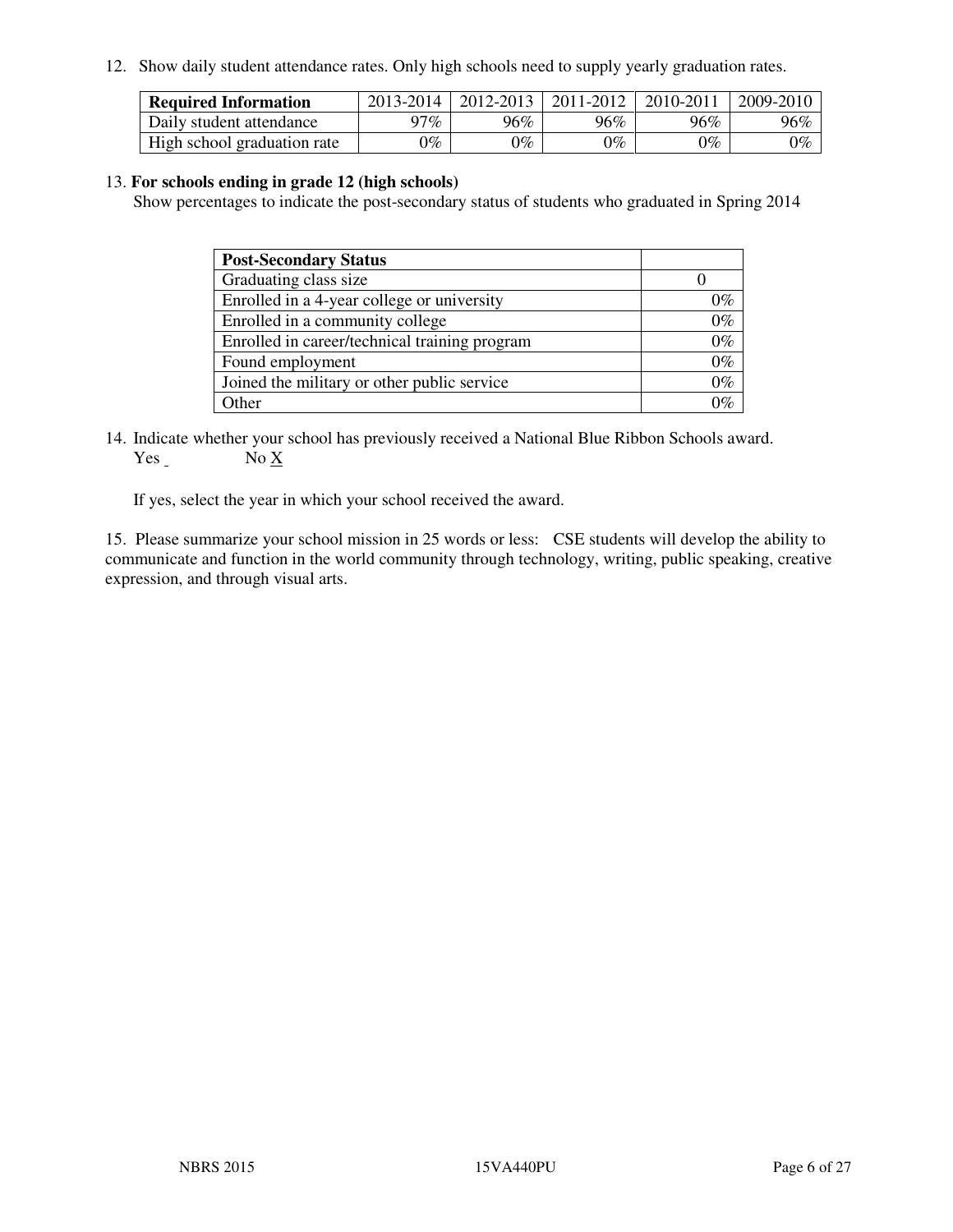# **PART III – SUMMARY**

Crystal Spring Elementary (CSE) is a non-Title I urban school within a diverse socio-economic community. Ninety-two years old, it includes multi-generational community involvement. Many community leaders are graduates of CSE, including Anne Holton, former First Lady of Virginia and current Secretary of Education for Virginia. The community takes pride in the school's history and achievements and has strong alumni involvement.

CSE is a neighborhood school located in South Roanoke and is rich with traditions. Half of the 350 students walk or ride their bikes to school. Teachers escort their walkers to the building entrance each day and have an opportunity to talk informally with parents. A part of our school culture is to develop trusting relationships with our parents and to work collaboratively with the neighborhood businesses. Our school is composed of a brick building and surrounding playgrounds that take up a city block. The parents and community raised money to purchase an artificial turf field on the school site. This playground is known as "Tiger Field" and is the community gathering place for all ages.

CSE supports Roanoke City Schools' philosophy of: "Strong Students, Strong Schools, Strong City." CSE is led by one principal with the support of a leadership team, safety committee, and a strong and active PTA. Crystal Spring takes pride in its academic and extra-curricular accomplishments. We have received the Governor's Award for Educational Excellence in 2009 and 2010, and the Virginia Board of Education's Excellence Award from 2011 through 2014. CSE has been fully accredited and has met AYP each year since 2001.

Our students are active, engaged and motivated learners who take advantage of academic and extracurricular opportunities. We recognize students' successes through the Honor Roll, The SOL 600 Club, Perfect Attendance, and Star Students of the Month. Our school promotes recreational reading on "Read Across America Day," and by selecting one book that is read together by the school and community. We entertain local authors during our annual Book Fair, and offer a pool party as an incentive for completing a summer reading log. Students also have an opportunity to read fro pleasure.

Our students join other students in the division by attending the "RCPS+" Summer Enrichment program. This is a six-week program offered to all (K-8) students in the division. Transportation, breakfast and lunch are provided at no expense to the parents. The emphasis is on STEM (science, technology, engineering and math).

Each year we celebrate the opening of school. Annual events include: The Blessing of the Schools, the Back to School Extravaganza, preschool and kindergarten orientations, open house, an ice cream social, and "Tissues and Tears" for our first-time parents. A back to school assembly is held on the first day of school each year when we introduce school-wide expectations, the discipline plan, and the Bully Pledge. Students also get to meet "Carolina the Tiger," our school mascot.

Our full-time guidance counselor provides weekly lessons and individual and small-group counseling to students. She works with the PTA Outreach Committee to provide weekend snacks, clothing, and school supplies to students.

In addition to weekly P.E. classes, our P.E. teacher facilitates Action Based Learning classes and hosts a running club after school. The students learn how to run properly and train for local 5K races. Students participate in the annual "Fun Run" and field day.

The CSE PTA provides a variety of after-school social activities each month. Within the school day, students participate in social and leadership activities. CSE has a student SCA, and fifth grade students can be school ambassadors. Our former students return one morning a week to volunteer in a group called "Helping Hands," and our fifth grade students mentor our preschoolers with a Buddies Club. Parents, neighbors, and alumni volunteer at our school daily. Volunteers contribute 10,000+ hours each year.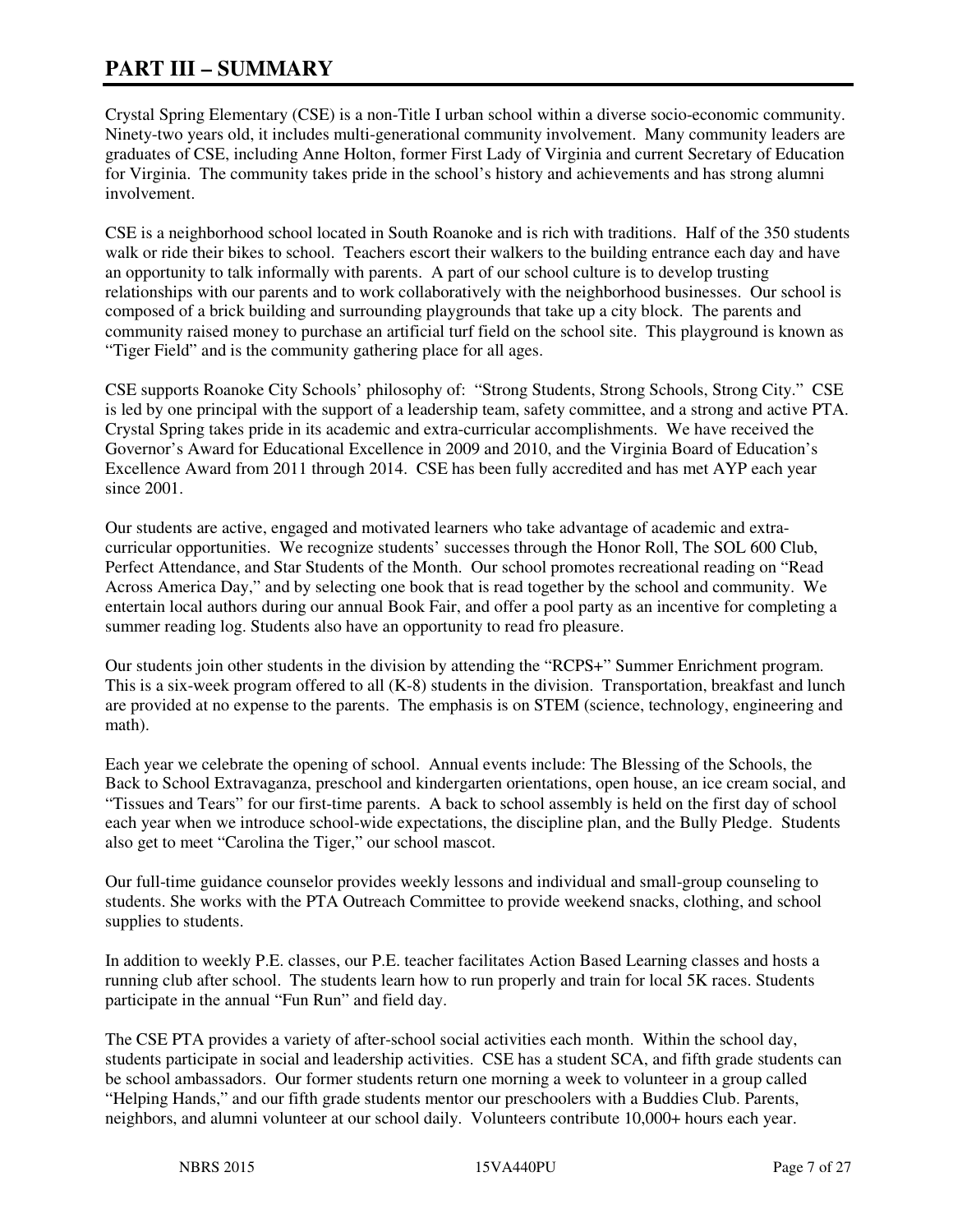CSE emphasizes the development of the whole child by participating in civic projects. The students' favorite event is the annual Turkey Bowl, a football game. This event has contributed over \$20,000 for the Roanoke Rescue Mission.

Our staff members have received numerous professional recognitions. Two staff members received the McGlothin Foundation Award for Teaching Excellence. Additional awards received include the Miliken Family Foundation National Educator Award, the Virginia Lottery Super Teacher Award, Roanoke City Teacher of the Year, and the USA Today "All USA Teacher Team." One teacher serves as president of the Virginia State Reading Council. Several teachers attend the Margaret Sue Copenhaver Education Institute each summer. Our PTA financially supports professional development and has provided laptop computers to each teacher and Smart Boards for every classroom.

We strive for our students to leave elementary school with a firm academic foundation, a sense of civic pride, and warm memories of their elementary school years.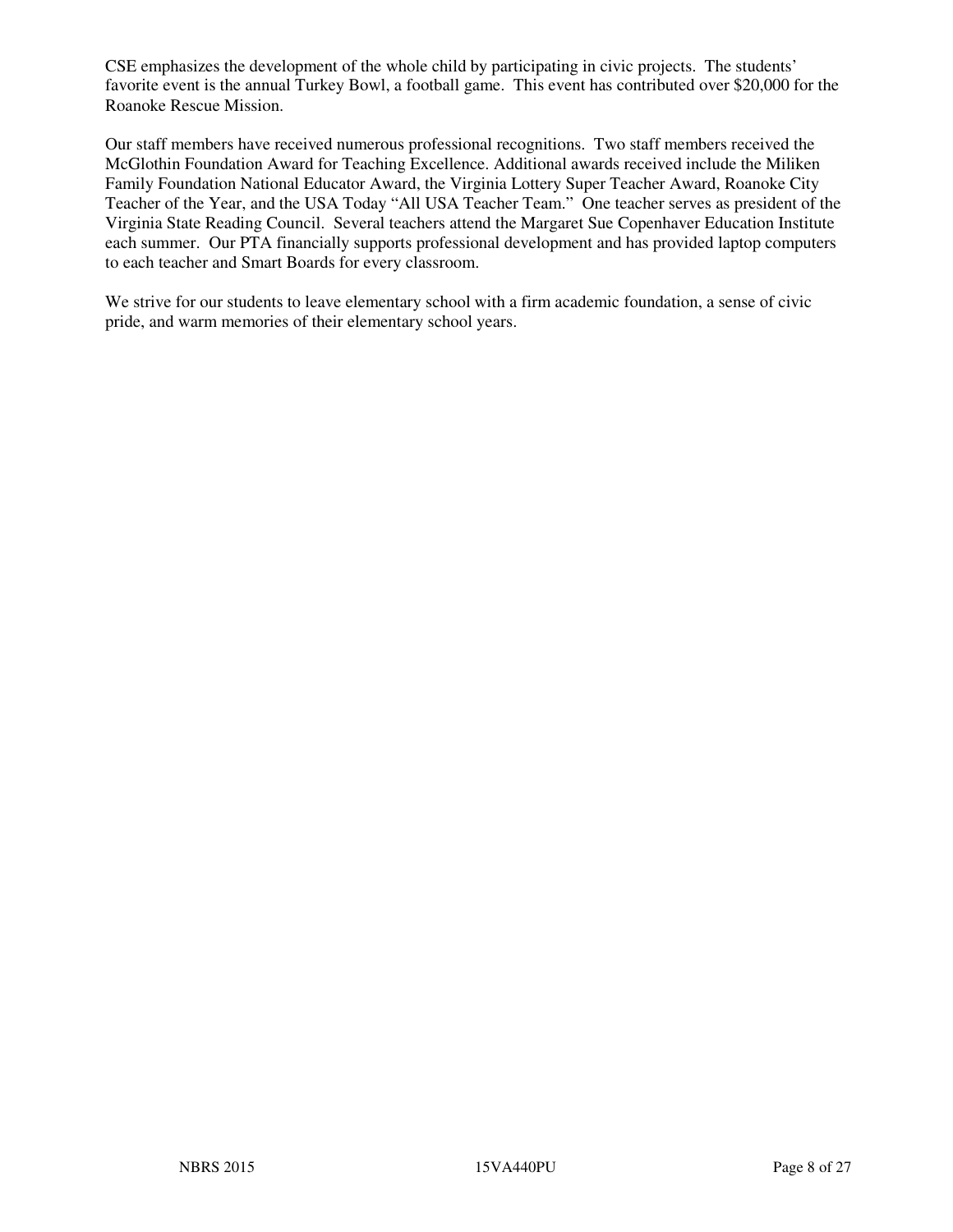# **1. Core Curriculum:**

CSE bases our curriculum in the core areas of language, math, science, and social studies on the Virginia Standards of Learning (SOL). Teachers focus on the standards, specifically the essential knowledge, to plan lessons. Because Roanoke City Public Schools (RCPS) has a transient population, RCPS dictates pacing to ensure that students who transfer between schools do not miss critical content. Each grade has a daily common planning time, and develops monthly instructional calendars for each core area as a basis for daily lesson plans.

Language: CSE uses the Journeys reading series, which was selected in 2014 by RCPS because it supports the Virginia SOL. Students are taught in heterogeneous groups and receive a balanced reading diet through phonemic awareness, phonics, fluency, comprehension, and vocabulary. Language arts are taught for 120 minutes each day. Thirty minutes are devoted to whole-group reading instruction, 60 minutes to smallgroup reading instruction, and 30 minutes to language arts and writing. This curricular approach exposes all students to grade–level material, and it allows us to teach each student on his/her instructional level. In this way, we are able to improve the skills of students performing above and below grade level. Spelling is taught through word study because it individualizes instruction through a developmental approach. Believing that handwriting is important to writing and reading skills, CSE adopted the Zaner-Bloser Handwriting Program for grades K-5. Students write daily for a variety of purposes and work through the writing process beginning in kindergarten. Students in grades PK-3 are assessed with the Phonological Awareness Literacy Screening at the beginning and the end of each year. Independent, instructional, and frustration levels are determined for each student in the school twice a year using the Fountas and Pinnell Benchmark Assessment System. To enable each student to access books appropriate to their independent reading level, we are in the process of "leveling" all books in the building. The majority of our students (91%) read at or above grade level by the end of the school year.

Math: CSE teaches the curriculum based on the Virginia SOL and the RCPS pacing guide. Students are taught in heterogeneous groups for 90 minutes each day. This time period allows 60 minutes of whole group instruction, and 30 minutes of guided or independent practice and re-teaching. In this way, we are able to improve the skills of students performing above and below grade level. Skills are taught through wholegroup and small-group instruction while emphasizing hands-on learning. Students access material through the use of math journals, games, manipulatives, Smart Board activities, and real-life applications. Math achievement has improved over the past years because teachers place an emphasis on number sense rather than memorization.

Science: CSE teaches the science curriculum based on the Virginia SOL and the RCPS pacing guide. Students are taught in heterogeneous groups for 40 minutes each day. The scientific process is used to extend student thinking and to make predictions, note observations, and form hypotheses. Students learn through self-discovery and experiential activities. The highlight for our fifth graders is the annual "egg drop." Field trips extend the regular classroom to the real world. Students visit a local quarry, a reservoir, a farm, and the local science museum. The PTA provides second grade students with "Science in a Sack," a collection of science experiments. Learning through experience improves the skills of students performing above and below grade level.

Social Studies: CSE teaches the curriculum based on the RCPS pacing guide and the Virginia SOL, which includes: history, geography, civics, and economics. Students are taught in heterogeneous groups for 40 minutes each day through experiential learning, making history relevant. These experiences include interactive simulations, group projects, and field trips. Students travel to Jamestown, Pamplin Park, Virginia Museum of Transportation, and a local courtroom. Third graders present historical characters in an annual "wax museum." Students analyze primary documents and first-hand accounts to help compare and contrast historical events. Teaching history through a plethora of activities incorporating art, music, foods, and dramatization meets the needs of the students performing above and below grade level. Cause and effect is emphasized as a means of understanding history and applying it to today's world.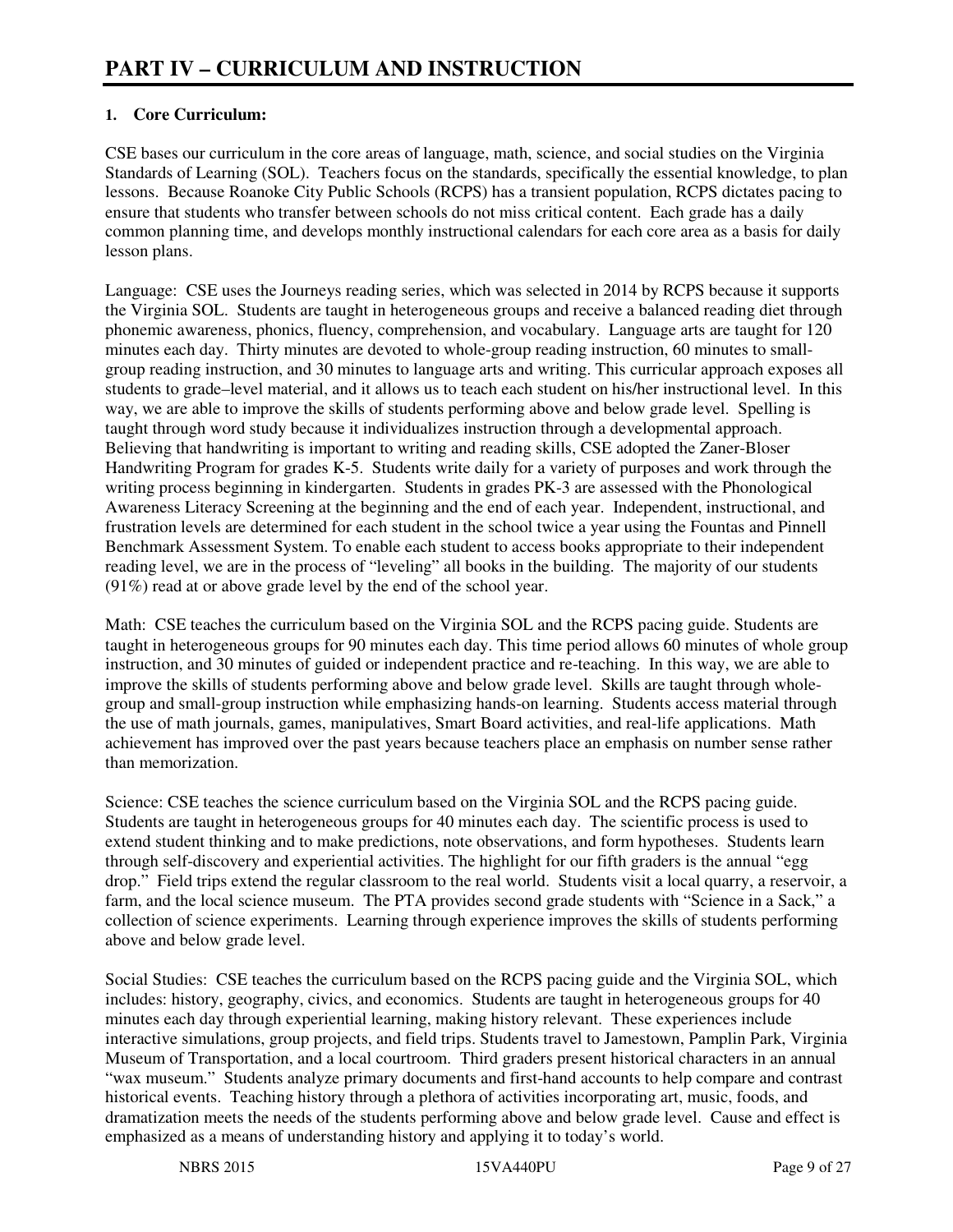CSE has one four-year-old Virginia Preschool Initiative classroom for students living in and out of the CSE attendance zone. The Tools of the Mind research-based curriculum is followed to promote intentional, selfregulated learning. This program covers all developmental domains: cognitive, social-emotional, language, physical, and creative arts. Instructional strategies used in Tools are a combination of child-initiated activities, cooperative paired learning, teacher scaffolding and explicit instruction, individualization through multiple levels of scaffolding, and use of assessment data to individualize needs. The preschool and kindergarten teachers meet weekly to plan a smooth transition from Tools to the Virginia Kindergarten Standards of Learning.

#### **2. Other Curriculum Areas:**

CSE strives to have well-rounded students, so it provides all students with a weekly opportunity to have music, art, physical education, library, and guidance. All students can participate in the Chess Club and Odyssey of the Mind. All fifth grade students participate in the school band and learn how to play chimes. Students in grades K-3 have an opportunity to join the after-school Spanish Club; and students in grades four and five take Spanish to earn credit toward their high school diploma.

Each grade level has one performance each year that combines the fine arts with classroom curriculum subjects. Oftentimes these plays support the social studies standards of learning. Our first grade students perform "The Patriotic Performance" to honor our veterans; the second grade performs a play about Egypt; and the third grade students present an historical music performance on civil rights during Black History Month.

CSE received a VH1 "Save the Music" Grant in 2012. The grant provides band instruments for the school. All fifth grade students learn to play an instrument, in addition to learning the chimes, and participate in public performances. All students learn to play the marimba and the guitar. The school division provides an opportunity for the upper grade students (3-5) to attend a performance by the Roanoke Symphony. The PTA provides two cultural events for the students each year. The students have watched plays, listened to poets and jazz, and have been able to participate in a steel drum band.

CSE works collaboratively with The Jefferson Center, a local cultural arts center, to complete "A CD Song Project." Each student in grades 3-5 participates. The students write songs, put them to music, and record the songs at the Downtown Music Lab. They also design a cover for the CD case. The students complete this project by performing their songs live on The Jefferson Center stage with costumes, choreography, and a live band. They each receive a copy of their CD.

Students in fifth grade participate in The Art Club. Last year's club designed and painted the snow blade that was used to plow the neighborhood streets. All students in grades K-5 have the opportunity to participate in local, regional, and state art shows. Students have sent their artwork to the Doodle for Google National Art Contest. Artists come to the school to speak to students in all grades, and students have an opportunity to participate in art programs at our local Taubman Museum of Art. CSE students have designed permanent artwork, such as a mosaic of Roanoke City's landmarks, to hang in the school hallways.

There is an emphasis on physical activity, good nutrition, and mental health through our physical education program. The P.E. teacher uses the Action Based Learning Lab (ABL) for our students in grades K-2. Movement is a strategy that benefits student learning. Research has shown a strong link exists between movement and the development of motor skills and cognitive functioning. The ABL Lab program is used to improve student learning through movement. The program uses stations specifically designed to improve brain function using different motor skills. Students struggling with reading are identified to attend the ABL Lab each day. The students in upper grades work specifically on strength training and many have won the Presidential Physical Fitness Award.

Students in grades K-5 have written and published their own books. Each grade level chooses a theme in which to write. Students write, edit, and illustrate their books, and then they are published in hard-bound form.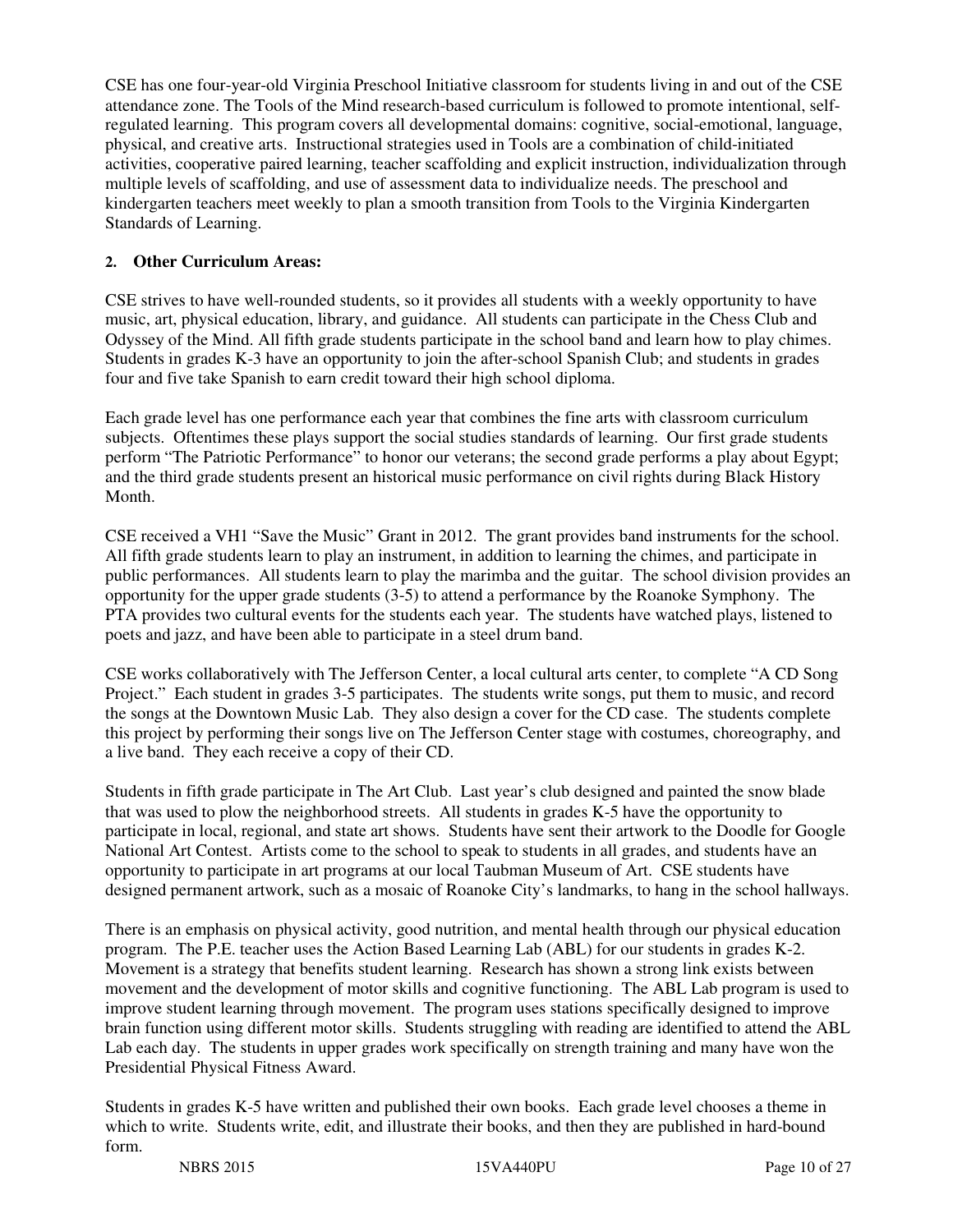Technology is used throughout all of the classrooms. Students use computers for research, writing, and for practicing skills. Teachers maintain web pages and list specific software programs on their porta portals. Teachers assign individual prescriptive skills for students to practice, and are able to track student progress and "time on task." Teachers use Smart Boards for active learning in the classroom, and personal response systems monitor student responses to questions. Teachers record all student grades on a website, so parents can access their child's daily grades.

#### **3. Instructional Methods and Interventions:**

Instruction is based on high expectations and the assumption that every child can learn. CSE uses the Eight Step Process, which is a data-driven cyclical continuous improvement approach to close the achievement gap. Snapshots are given in the four content areas in grades 3-5 at regular intervals to monitor student progress. The data from the snapshots is evaluated, recorded, and used to plan tutorial or enrichment lessons. Students in grades 3-5 take benchmark tests at the end of each nine weeks to measure progress, and a simulation test at the end of the third nine weeks to assess knowledge in preparation for the SOL tests. The data from simulation tests are used to develop a "20 Day Countdown Plan" to prepare for the SOL.

All teachers use observations and formative and summative assessments to evaluate progress. When students are not meeting expected goals, a process for improvement is initiated immediately. Classroom teachers initially re-teach and revise instruction with individual students or in small groups to document progress.

If a child continues to struggle, the teacher refers to the Response to Intervention (RTI) team, which is comprised of teachers across all grades, special education teachers, specialists, and an administrator. Together they develop measureable strategies to implement in the classroom. Data are collected and reviewed monthly. RTI can lead to dismissal from the process if goals are met or a referral to the School Based Referral Team if interventions are unsuccessful.

School-wide interventions can include tutorials with teachers or volunteers during or after school. The reading resource teacher provides prescriptive instruction for students struggling in reading. The Language Literacy Intervention reading materials, provided by the Journeys reading program, are used to supplement reading instruction. Software programs such as IXL, Flocabulary, and Starfall, are some of the programs students can use to practice math and reading. Parents are a valuable part of our team as they provide support from home.

Teachers regularly attend "Keep up the Pace" training with the division math coordinator. All CSE teachers are expected to complete the Mathematics Methods for the Elementary Teachers graduate course.

Enrichment activities occur in all classrooms. For example, students participate in "The Great Mail Race," "Read to Feed," "Pi Day," and write a class newspaper and Scholastic Book Reviews to extend their learning beyond the standard requirements. One hundred percent of our students who apply are accepted into the Honors Program in middle school.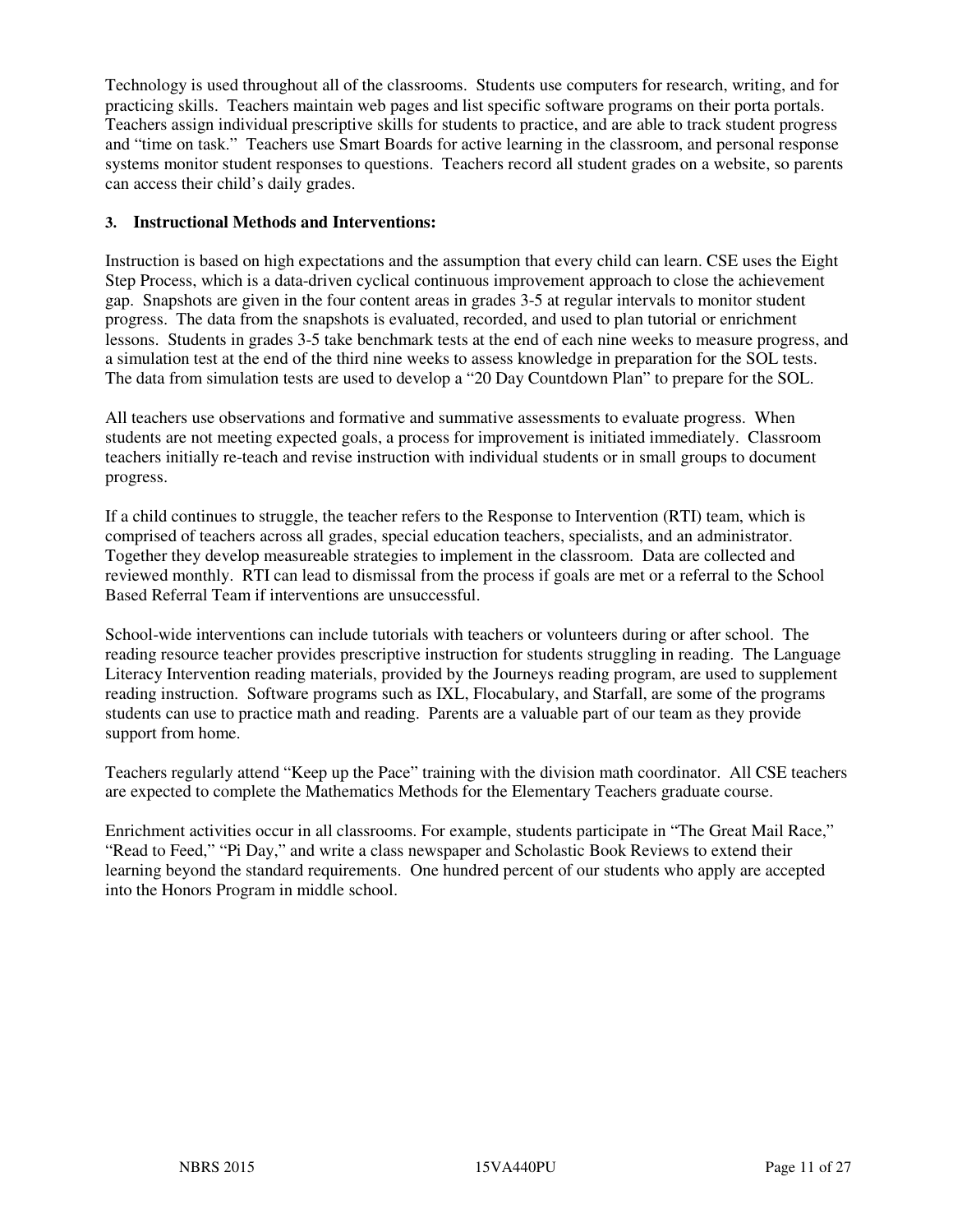#### **1. Assessment Results Narrative Summary:**

Composite scores indicate that our test scores in reading and math have improved over the past five years. Reading has improved by three percentage points (92 to 95), and our math scores have improved by four percentage points (95 to 99). Our third grade students have made the most significant gains in reading in the past five years, going from an 87% to a 98% pass rate. This is an 11-point gain. Fourth and fifth grade reading scores have decreased by two points over the past five years, but have made one percentage gain each year in the past two years. There have been significant gains made in the following subgroups: African-American, Free and Reduced, and Gap Group in reading and math. These gains have been made despite the increased rigor and the technology-enhanced test items.

We believe our gains in reading are due to small group instruction and increased "time in text." Our coordinators from central administration give continuous support as they provide us with a monthly reading instructional calendar, snapshot tests, and quarterly benchmark tests. We are using on-going summative assessments to evaluate our instruction and our students' progress. Test questions are now "open ended" and require higher level thinking skills. Students receive prompt feedback from their assessments. They evaluate their own test- taking strategies and set goals for improvement.

Our math gains are due to the professional development training our teachers receive. All CSE teachers complete an elementary math graduate class and attend division-wide math meetings. Many of our teachers have completed a Singapore Math Class. We emphasize number sense and mental math in the lower grades, so students no longer are just memorizing math facts. Our vertical grade level meetings have opened our lines of communication and have caused us to raise our expectations.

#### **2. Assessment for Instruction and Learning and Sharing Assessment Results:**

Instruction is based on high expectations and the assumption that every child can learn. The ongoing assessments that are given provide immediate feedback regarding instruction. Teachers assume that students' test scores are a reflection of their teaching and not student failure.

Teachers provide formative and summative assessments daily. Benchmark tests are given at the end of each grading period. The data are disaggregated and each teacher develops a mid-course correction plan for each student that did not meet the benchmark or is identified as being "on the bubble." Students take an SOL Simulation Test in March to predict how they will perform on the SOL tests. These data are used to write a "20 Day Countdown Plan" to assist students with academic and/or test-taking skills.

Particular emphasis is placed on practicing for the rigor of the reading test passages and the technologyenhanced items. Teachers have monthly vertical meetings to let the grade level below them know how the students can be better prepared for math and reading. This has made a significant difference in the school math scores. Second grade students take benchmark tests in math and reading twice a year to prepare for third grade.

CSE has an SOL Committee that provides encouragement and activities during the "SOL Countdown." They choose a theme each year and conduct a "fun assembly" using SOL questions through a friendly competition between grade levels. We invite the second grade students to attend this assembly to begin to prepare them for the rigors of third grade.

Parents receive benchmark and simulation test scores with their child's report card that includes a list of SOL weaknesses and suggestions. Teachers invite parents to SOL preparation meetings to share ways they can support their children at home. School-wide benchmark scores are published in the monthly parent newsletter.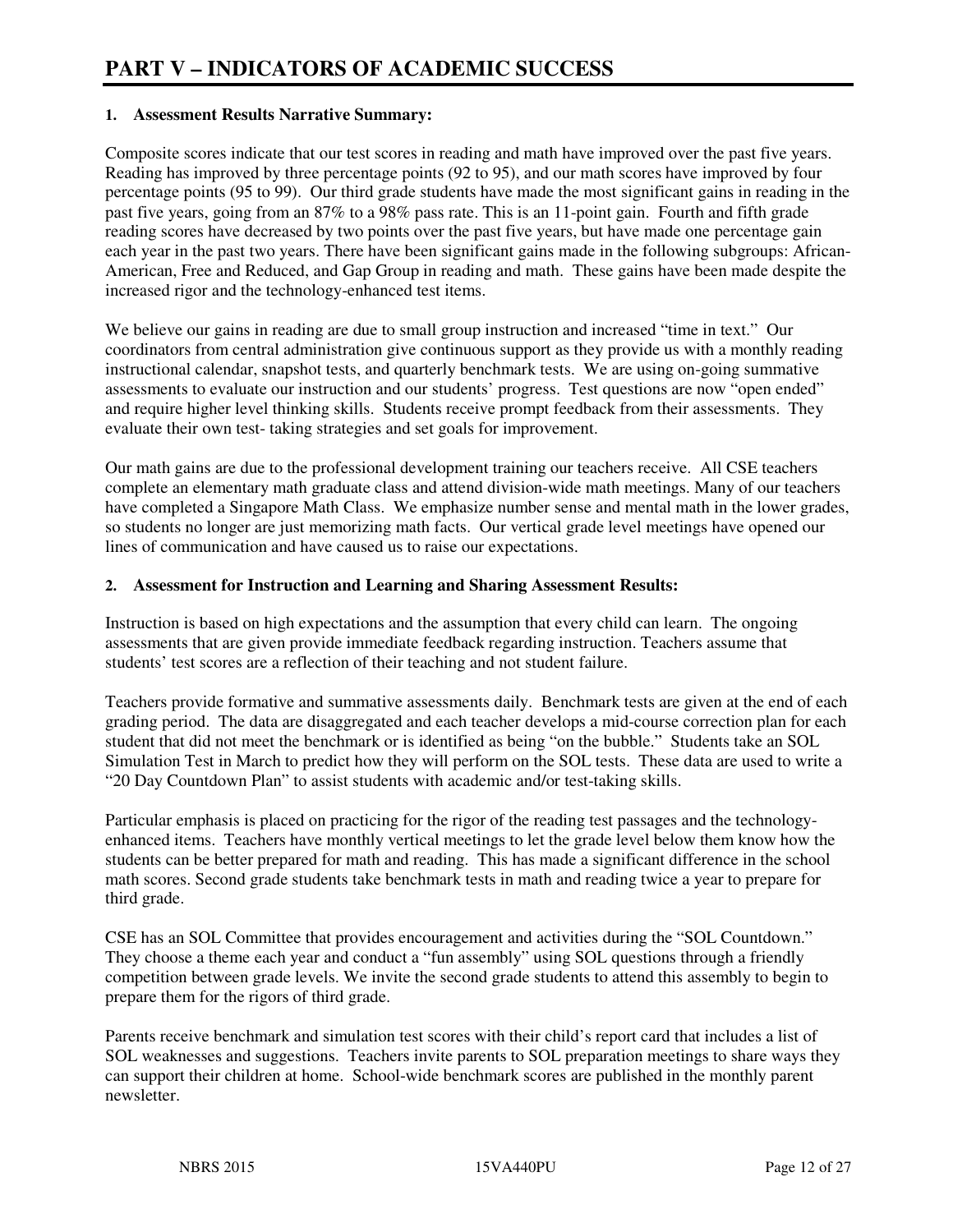# **1. School Climate/Culture**

Crystal Spring Elementary is a positive place with a high energy level. Many activities include all students, and some activities are unique to each grade. As students pass from grade to grade, they look forward to participating in the next grade level events.

Our preschool students host a "Derby Day" each May. All students in the school gather on Tiger Field to watch the preschoolers race around the track on their stick horses. Everyone joins in the singing of "My Old Kentucky Home," and the ladies wear fancy hats.

Kindergarten students learn their colors during the first two weeks of school. All students and staff wear a particular color each day to support the kindergarten students. Parents walking their children to school will even wear the assigned colored shirt to be a part of this school activity.

The first grade students have performed a patriotic program for many years. The songs they sing remain the same, but the choreography and stage decorations change. It is hard for older students to keep from singing along as they reminisce of their days in first grade.

Second grade students are treated to a ride on the "Polar Express" each year in December. The students are surprised to learn that pajamas await them at school one morning. They change into "PJs" and hop aboard the train seats installed in the second floor hallway. They watch the classic movie, are treated to cocoa at Santa's Workshop, and receive a brass bell reminding them "to believe."

Third graders learn how to become team players by building time machines during the first week of school. The students are divided into groups and get together to plan and build a time machine. This machine is shared with other classmates as a "getting to know you" activity.

Our fourth grade field trip to Jamestown is a school favorite. Students gather with anticipation at the school at sunrise wearing matching "Tiger" t-shirts with book bags filled with snacks. They travel on a charter bus, tour the historical site of the first settlement in Virginia, and arrive back at school late at night.

Fifth grade is the "ultimate" year at CSE! On promotion day, our fifth graders are led by "Carolina the Tiger" down the first floor hallway lined with all the students and staff for a "Clap Out" send-off to middle school.

## **2. Engaging Families and Community**

Although for safety reasons our doors are always locked, parents and community members know the doors are always open to them. Our door bell "rings" continually throughout each school day as parents, volunteers, and community members arrive at school. Some adults come to share lunch with a loved one, and others come to share their talents and time. Specific events occur each month throughout the school year to engage our families and the community.

August is Open House. Students and parents enter the school on our freshly waxed floors carrying bags of school supplies and wearing huge smiles. They come to give a hug to their old teacher before finding their way to their new classroom.

Grandparents and older neighbors are welcomed to school in October on the last day of the book fair. Students wait with eager anticipation to see their grandparents walk into their classroom! Students entertain their grandparents with activities and serve them punch and cookies.

The fourth Wednesday in November is Turkey Bowl Day! Parents and neighbors gather around Tiger Field to watch the "Jamestown Jammers" play the "Williamsburg Wave" in our annual charity football

NBRS 2015 15VA440PU Page 13 of 27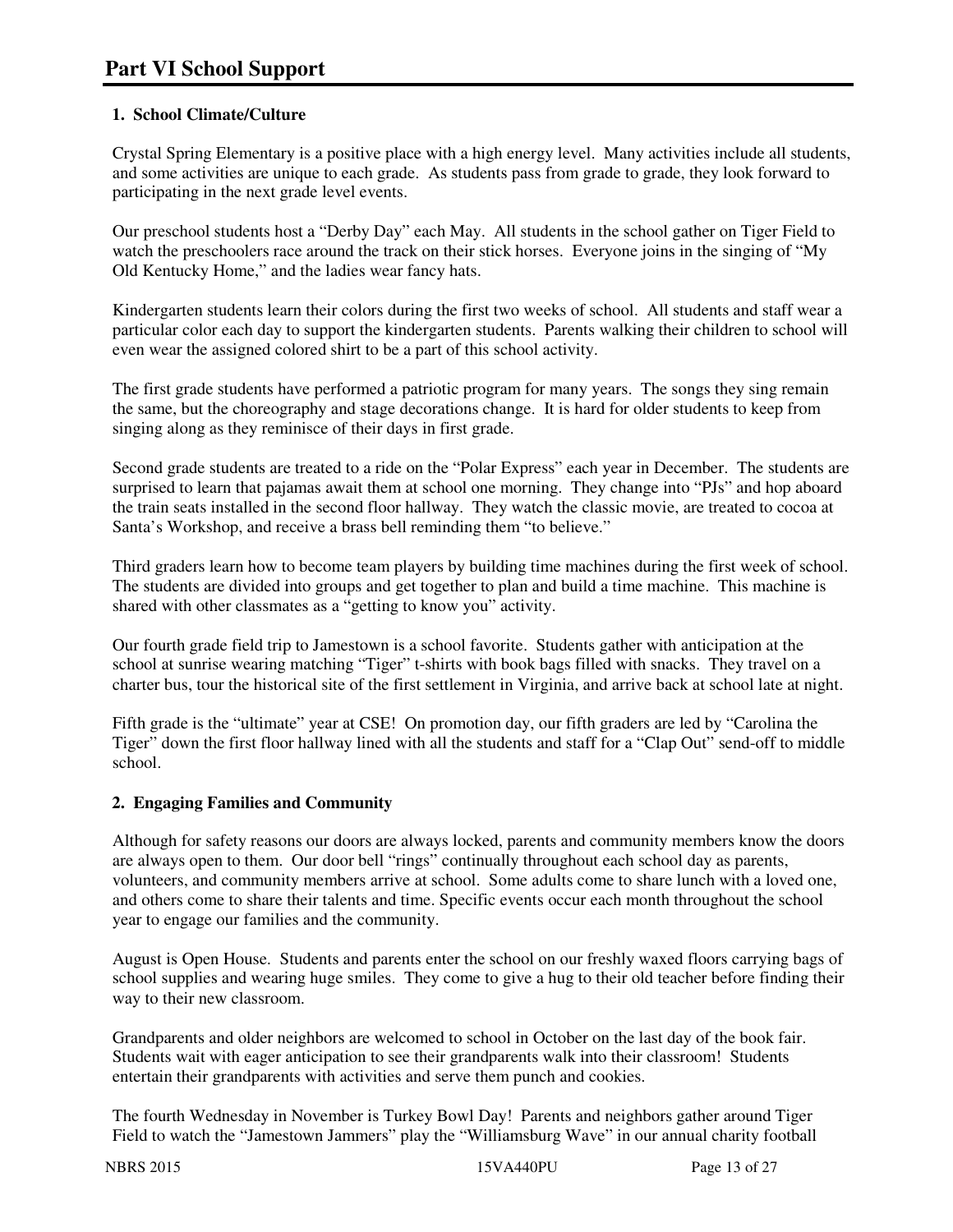game to support The Rescue Mission. Our fourth and fifth grade parents coach the teams. The students present a check to the Rescue Mission at halftime. Fourth graders try "mightily" to beat the undefeated fifth grade team each year!

December is filled with excitement. Students and teachers decorate their classroom doors for our annual holiday door contest. Our local rabbi comes to school to teach the students about the traditions of Hanukkah. All the students gather in the gym wearing pajamas on the morning before winter break to hear the fifth grade band and chimes play and to sing our favorite winter songs.

In January, our parents come to school to help students prepare their books for publishing, and make preparations for the Author's Tea that is held in early spring. Our school goes to the skating rink after school for a party. Students and their families attend "movie night" on cold February nights.

Spring arrives and the professionals from Junior Achievement come to our classrooms. Members from The First Tee teach the basics of golf, and "Super Kicks" instructors teach us karate techniques. Our assembly on the last day of school is celebrated with a bubble gum blowing contest, the dedication of our yearbook, and our final farewells.

#### **3. Professional Development**

Teachers at CSE understand that as professionals they are life-long learners. Throughout the summer and during the school year, teachers participate in professional development activities. Professional activities can be chosen by the teacher through professional growth objectives outlined in their yearly evaluation, or they can be chosen by CSE or RCPS to support a planned new curriculum.

CSE teachers are reflective. They engage in self-evaluation of their instructional methods and often determine areas for their own professional improvement. Since the PTA recently purchased Smart Boards for each classroom, teachers have taken classes either at the local community college, or through the school division, to make the best use their new technology. Other teachers are completing graduate degrees or are working on endorsements in new areas of teaching. Our local reading council recently sponsored a Pinterest workshop and a "Make and Take" workshop at our school. Area music teachers meet at our school quarterly on Saturdays to play instruments and share ideas. Teachers are members and officers of local, state, and national organizations and attend their respective conferences to build and renew professional networks and learn new methods to bring to the classroom. Our PTA financially supports professional development by paying tuition or registration fees for conferences.

The school division sponsors required professional development. Most recently our division purchased a new reading series. Teachers attend monthly reading meetings to first learn the components of the new series and how to use it effectively. They have learned how to administer benchmark assessments and share their use of the series with their colleagues. Math meetings are also required each month to keep teachers informed about "keeping up the pace." Reading and math meetings are conducted by the coordinators in the RPCS district. The emphasis is on teaching everyone consistently across the school division to improve test scores.

Our school provides professional development "in house." Each spring, CSE teachers develop a professional development schedule using our own teachers as facilitators. Teachers share information gained from classes or conferences they have attended. Teachers attend these presentations after school hours and earn professional development credit. All teachers at CSE are required to take Math Foundations for Elementary School Teachers. This is a three-hour math class offered within our school division for graduate credit.

CSE teachers exceed the required number of professional development hours each year as proof of their focus as life-long learners.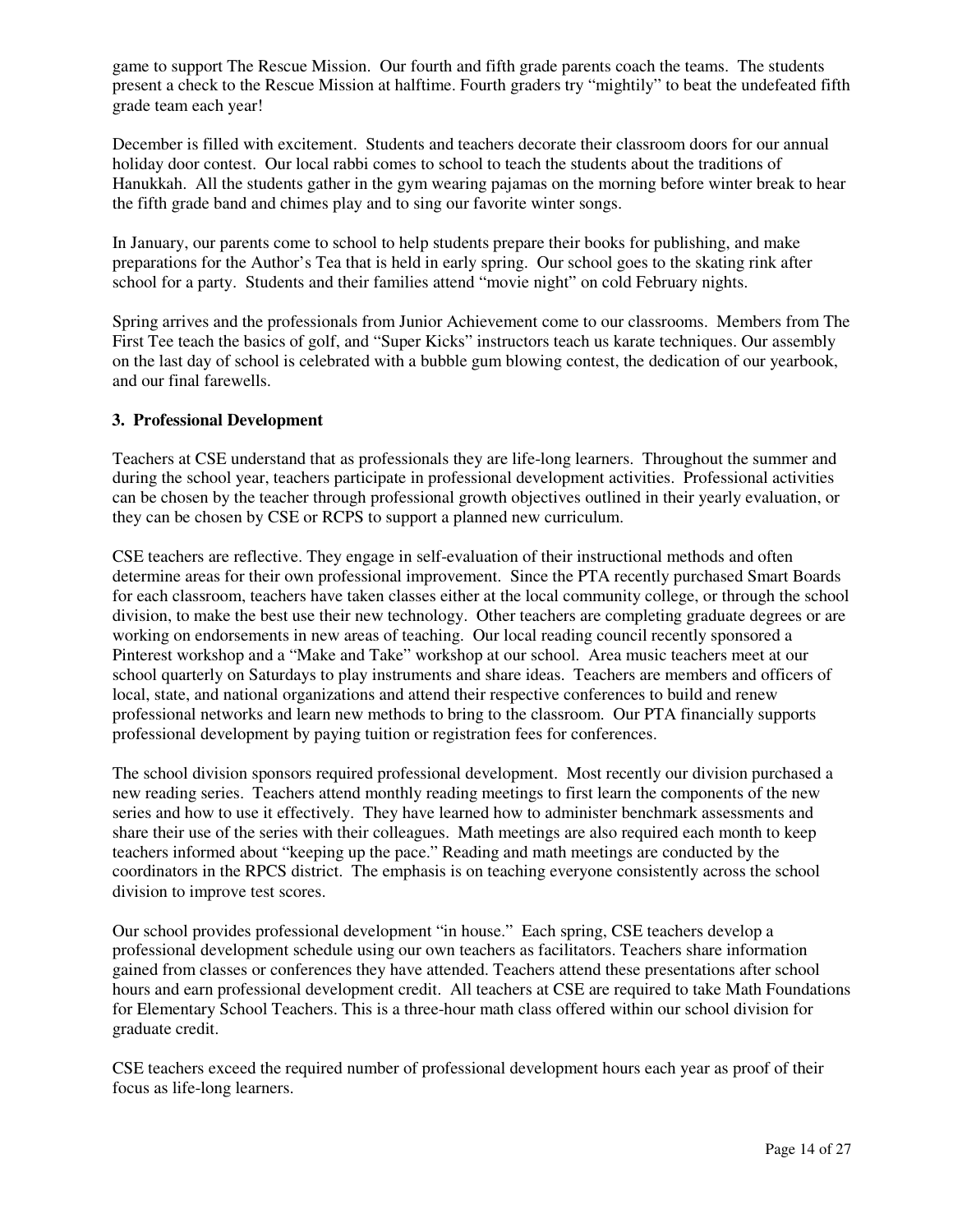#### **4. School Leadership**

Crystal Spring Elementary has a four-prong leadership model. The principal is the "CEO" of the school, and leads the staff in setting the vision and the mission. The principal is assisted by a leadership team, the PTA Executive Board, and a safety committee.

The leadership team consists of a teacher from each grade level, a resource specialist, parent and principal. This team begins each summer to review the CSE vision and mission, and make plans for the events for the upcoming school year. The team is the first to learn of new initiatives in the school division and helps the principal develop a professional development calendar. The team makes additions and corrections to the school and teacher handbooks. The team meets monthly to report concerns from each grade level; and to make any necessary changes to school policies. Most recently the leadership team developed a scope and sequence for teaching handwriting and keyboarding at CSE. This involved selecting a handwriting curriculum that was purchased with local school funds. They also purchased a software program to "level" all reading books in the school. This leveling effort enables students to more easily locate books on their independent reading level.

The newly-elected PTA Executive Board meets with the principal as the school year ends to plan the PTA schedule for the upcoming school year. Each month the principal meets with the Executive Committee to share academic and safety concerns and to finalize the details of the monthly events. The PTA Executive Board approves money for professional development for the staff members and makes a recommendation to the PTA regarding the expenditure of large sums of money. The PTA is financially responsible for a technology plan to purchase a laptop computer for each teacher; and a document camera, Smart Board, and LCD projector for each classroom. The PTA is currently working on the financial aspects of a plan to replace the artificial turf field that serves as one of our playgrounds.

The Safety Committee is made up of parents, teachers, the SRO officer, and principal. It meets quarterly to review safety concerns and to set a plan for "safety drill week." The committee completes an extensive safety review of the building and grounds, and writes a safety plan to address potential problems. The school division conducts an annual safety survey that the safety committee reviews and responds to with an improvement plan.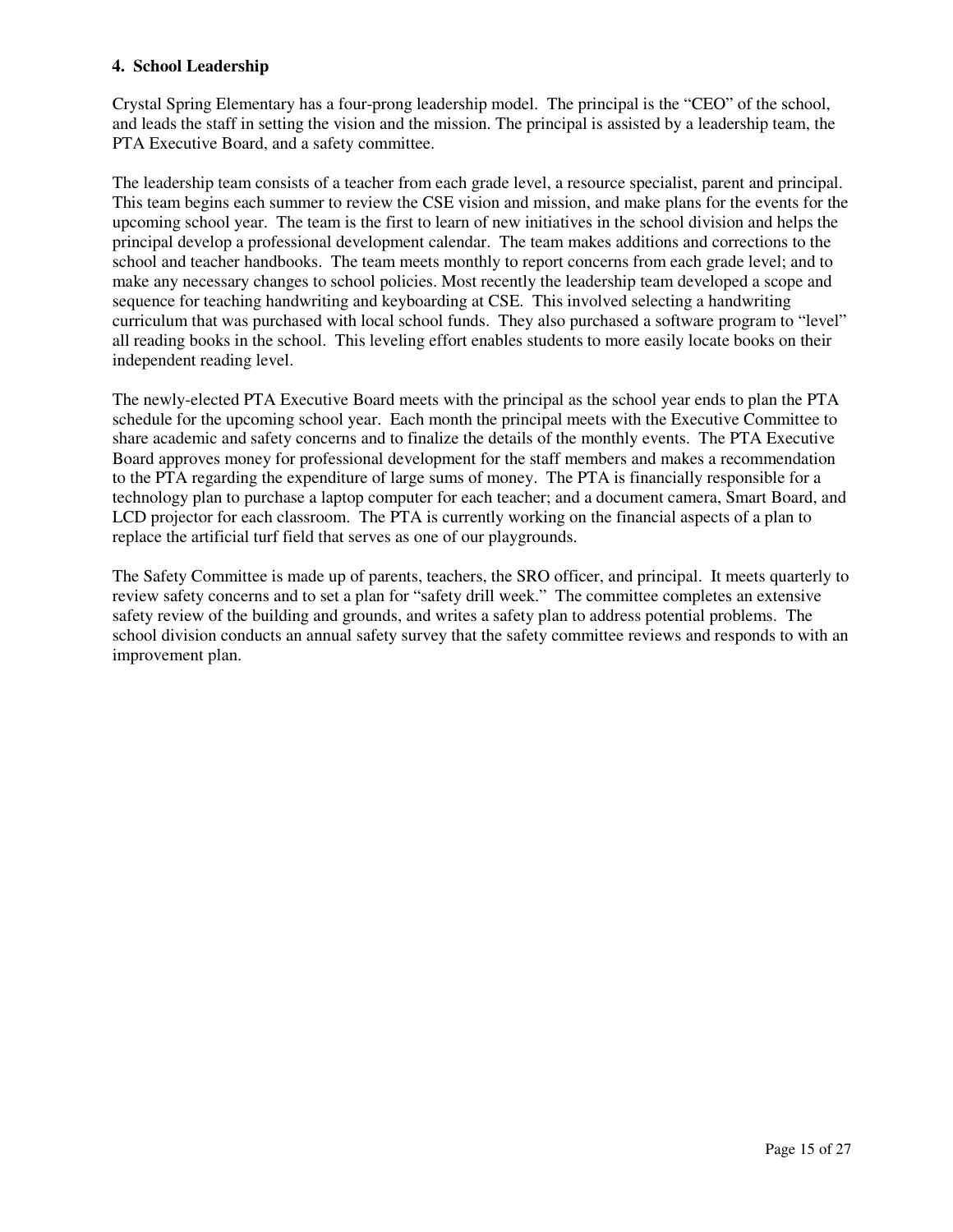| <b>Subject:</b> Math                | <b>Test:</b> Virginia Standards of Learning (SOL) |
|-------------------------------------|---------------------------------------------------|
| <b>All Students Tested/Grade: 3</b> | <b>Edition/Publication Year: N/A</b>              |
| <b>Publisher:</b> 2009-2014 Pearson |                                                   |

| School Year                      | 2013-2014      | 2012-2013      | 2011-2012      | 2010-2011       | 2009-2010      |
|----------------------------------|----------------|----------------|----------------|-----------------|----------------|
| Testing month                    | May            | May            | May            | May             | May            |
| <b>SCHOOL SCORES*</b>            |                |                |                |                 |                |
| Proficient and above             | 98             | 95             | 92             | 94              | 97             |
| Advanced                         | 61             | 51             | 33             | $\overline{77}$ | 68             |
| Number of students tested        | 51             | 65             | 63             | 52              | 59             |
| Percent of total students tested | 100            | 100            | 100            | 100             | 100            |
| Number of students tested with   |                |                |                |                 |                |
| alternative assessment           |                |                |                |                 |                |
| % of students tested with        | $\overline{2}$ | $\overline{0}$ | $\overline{2}$ | $\overline{0}$  | $\overline{2}$ |
| alternative assessment           |                |                |                |                 |                |
| <b>SUBGROUP SCORES</b>           |                |                |                |                 |                |
| 1. Free and Reduced-Price        |                |                |                |                 |                |
| Meals/Socio-Economic/            |                |                |                |                 |                |
| <b>Disadvantaged Students</b>    |                |                |                |                 |                |
| Proficient and above             | 90             | 71             | 85             | 93              | 90             |
| Advanced                         | 40             | 43             | 15             | 57              | 30             |
| Number of students tested        | 10             | $\overline{7}$ | 13             | 14              | 10             |
| 2. Students receiving Special    |                |                |                |                 |                |
| <b>Education</b>                 |                |                |                |                 |                |
| Proficient and above             |                |                |                |                 |                |
| Advanced                         |                |                |                |                 |                |
| Number of students tested        |                |                |                |                 |                |
| 3. English Language Learner      |                |                |                |                 |                |
| <b>Students</b>                  |                |                |                |                 |                |
| Proficient and above             |                |                |                |                 |                |
| Advanced                         |                |                |                |                 |                |
| Number of students tested        |                |                |                |                 |                |
| 4. Hispanic or Latino            |                |                |                |                 |                |
| <b>Students</b>                  |                |                |                |                 |                |
| Proficient and above             |                |                |                |                 |                |
| Advanced                         |                |                |                |                 |                |
| Number of students tested        |                |                |                |                 |                |
| 5. African - American            |                |                |                |                 |                |
| <b>Students</b>                  |                |                |                |                 |                |
| Proficient and above             | 100            | 100            | 71             | 100             | 89             |
| Advanced                         | 75             | $\mathbf{0}$   | 14             | 33              | 56             |
| Number of students tested        | $\overline{4}$ | 3              | $\overline{7}$ | 3               | 9              |
| <b>6. Asian Students</b>         |                |                |                |                 |                |
| Proficient and above             |                |                |                |                 |                |
| Advanced                         |                |                |                |                 |                |
| Number of students tested        |                |                |                |                 |                |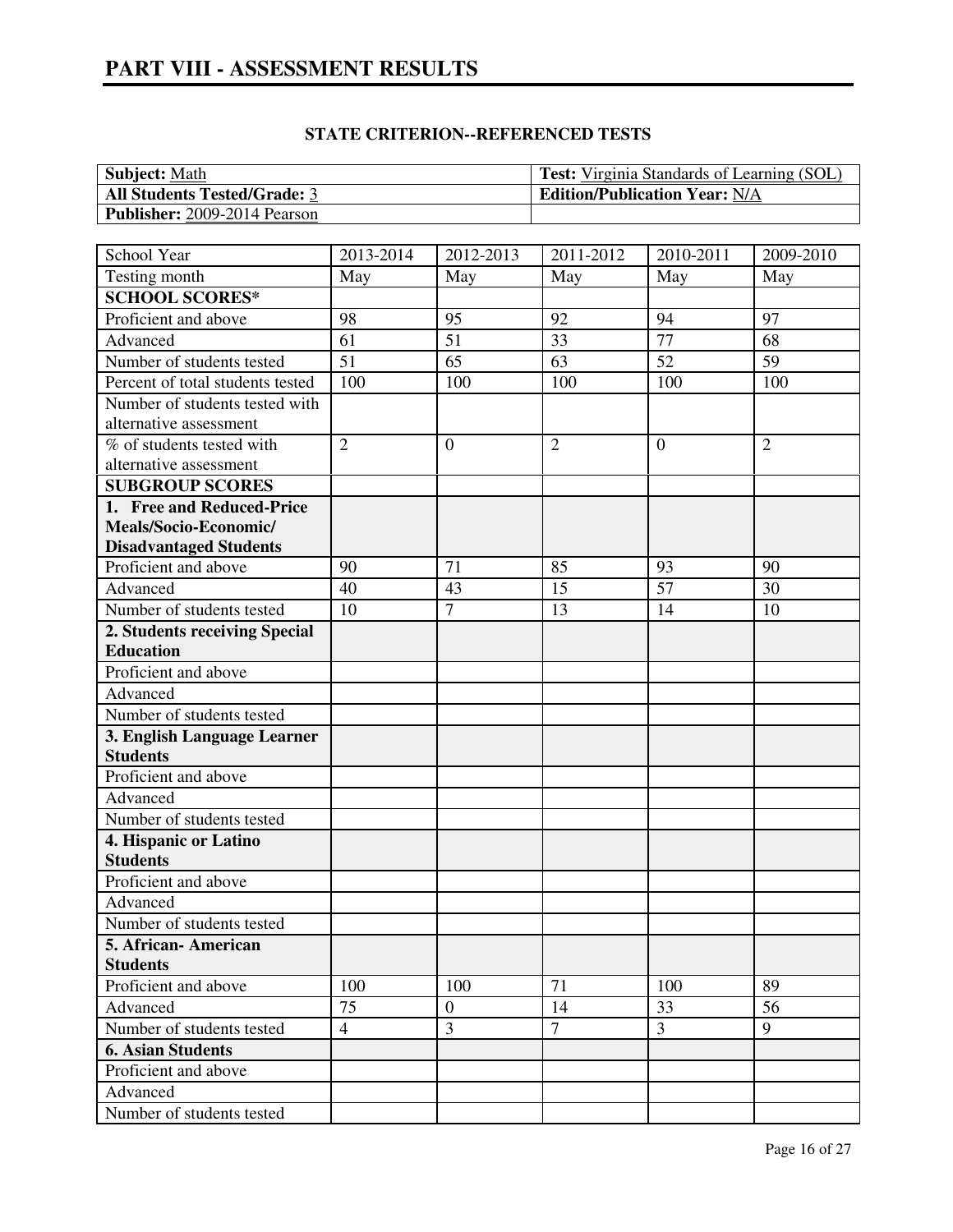| School Year                       | 2013-2014       | 2012-2013 | 2011-2012 | 2010-2011 | 2009-2010 |
|-----------------------------------|-----------------|-----------|-----------|-----------|-----------|
| 7. American Indian or Alaska      |                 |           |           |           |           |
| <b>Native Students</b>            |                 |           |           |           |           |
| Proficient and above              |                 |           |           |           |           |
| Advanced                          |                 |           |           |           |           |
| Number of students tested         |                 |           |           |           |           |
| 8. Native Hawaiian or other       |                 |           |           |           |           |
| <b>Pacific Islander Students</b>  |                 |           |           |           |           |
| Proficient and above              |                 |           |           |           |           |
| Advanced                          |                 |           |           |           |           |
| Number of students tested         |                 |           |           |           |           |
| 9. White Students                 |                 |           |           |           |           |
| Proficient and above              | 98              | 95        | 95        | 93        | 98        |
| Advanced                          | 59              | 53        | 36        | 83        | 70        |
| Number of students tested         | 46              | 61        | 56        | 40        | 50        |
| <b>10. Two or More Races</b>      |                 |           |           |           |           |
| identified Students               |                 |           |           |           |           |
| Proficient and above              |                 |           |           |           |           |
| Advanced                          |                 |           |           |           |           |
| Number of students tested         |                 |           |           |           |           |
| 11. Other 1: Gap Group 1          |                 |           |           |           |           |
| [Disadvantaged Students +         |                 |           |           |           |           |
| <b>Students receiving Special</b> |                 |           |           |           |           |
| <b>Education + English</b>        |                 |           |           |           |           |
| <b>Language Learners]</b>         |                 |           |           |           |           |
| Proficient and above              | 92              | 83        | 80        | 84        | 86        |
| Advanced                          | 39              | 39        | 13        | 58        | 36        |
| Number of students tested         | $\overline{13}$ | 18        | 15        | 19        | 14        |
| 12. Other 2: Other 2              |                 |           |           |           |           |
| Proficient and above              |                 |           |           |           |           |
| Advanced                          |                 |           |           |           |           |
| Number of students tested         |                 |           |           |           |           |
| 13. Other 3: Other 3              |                 |           |           |           |           |
| Proficient and above              |                 |           |           |           |           |
| Advanced                          |                 |           |           |           |           |
| Number of students tested         |                 |           |           |           |           |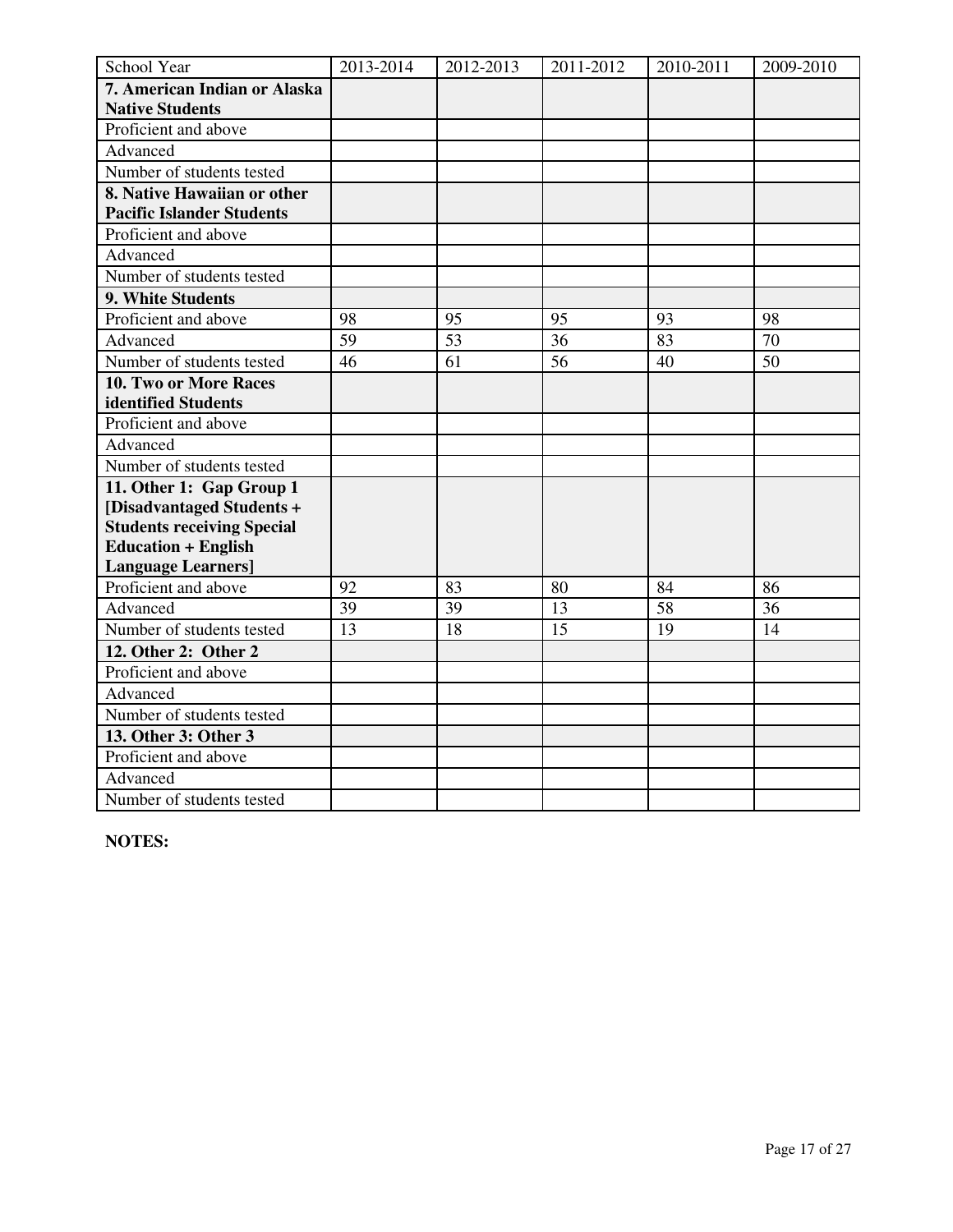| <b>Subject:</b> Math                | <b>Test:</b> Virginia Standards of Learning (SOL) |
|-------------------------------------|---------------------------------------------------|
| <b>All Students Tested/Grade: 4</b> | <b>Edition/Publication Year: N/A</b>              |
| <b>Publisher:</b> 2009-2014 Pearson |                                                   |

| School Year                      | 2013-2014      | 2012-2013      | 2011-2012      | 2010-2011      | 2009-2010      |
|----------------------------------|----------------|----------------|----------------|----------------|----------------|
| Testing month                    | May            | May            | May            | May            | May            |
| <b>SCHOOL SCORES*</b>            |                |                |                |                |                |
| Proficient and above             | 100            | 98             | 98             | 96             | 96             |
| Advanced                         | 74             | 44             | 48             | 75             | 70             |
| Number of students tested        | 49             | 50             | 48             | 56             | 47             |
| Percent of total students tested | 98             | 100            | 100            | 100            | 100            |
| Number of students tested with   |                |                |                |                |                |
| alternative assessment           |                |                |                |                |                |
| % of students tested with        | $\overline{0}$ | $\overline{2}$ | $\overline{0}$ | $\overline{2}$ | $\overline{0}$ |
| alternative assessment           |                |                |                |                |                |
| <b>SUBGROUP SCORES</b>           |                |                |                |                |                |
| 1. Free and Reduced-Price        |                |                |                |                |                |
| Meals/Socio-Economic/            |                |                |                |                |                |
| <b>Disadvantaged Students</b>    |                |                |                |                |                |
| Proficient and above             | 100            | 91             | 92             | 83             | 67             |
| Advanced                         | 60             | 27             | 50             | 58             | 33             |
| Number of students tested        | $\overline{5}$ | 11             | 12             | 12             | 6              |
| 2. Students receiving Special    |                |                |                |                |                |
| <b>Education</b>                 |                |                |                |                |                |
| Proficient and above             |                |                |                |                |                |
| Advanced                         |                |                |                |                |                |
| Number of students tested        |                |                |                |                |                |
| 3. English Language Learner      |                |                |                |                |                |
| <b>Students</b>                  |                |                |                |                |                |
| Proficient and above             |                |                |                |                |                |
| Advanced                         |                |                |                |                |                |
| Number of students tested        |                |                |                |                |                |
| 4. Hispanic or Latino            |                |                |                |                |                |
| <b>Students</b>                  |                |                |                |                |                |
| Proficient and above             |                |                |                |                |                |
| Advanced                         |                |                |                |                |                |
| Number of students tested        |                |                |                |                |                |
| 5. African- American             |                |                |                |                |                |
| <b>Students</b>                  |                |                |                |                |                |
| Proficient and above             | 100            | 75             | 100            | 75             | 60             |
| Advanced                         | 50             | $\overline{0}$ | 50             | 75             | 20             |
| Number of students tested        | $\overline{4}$ | $\overline{4}$ | $\overline{2}$ | 8              | 5              |
| <b>6. Asian Students</b>         |                |                |                |                |                |
| Proficient and above             |                |                |                |                |                |
| Advanced                         |                |                |                |                |                |
| Number of students tested        |                |                |                |                |                |
| 7. American Indian or Alaska     |                |                |                |                |                |
| <b>Native Students</b>           |                |                |                |                |                |
| Proficient and above             |                |                |                |                |                |
| Advanced                         |                |                |                |                |                |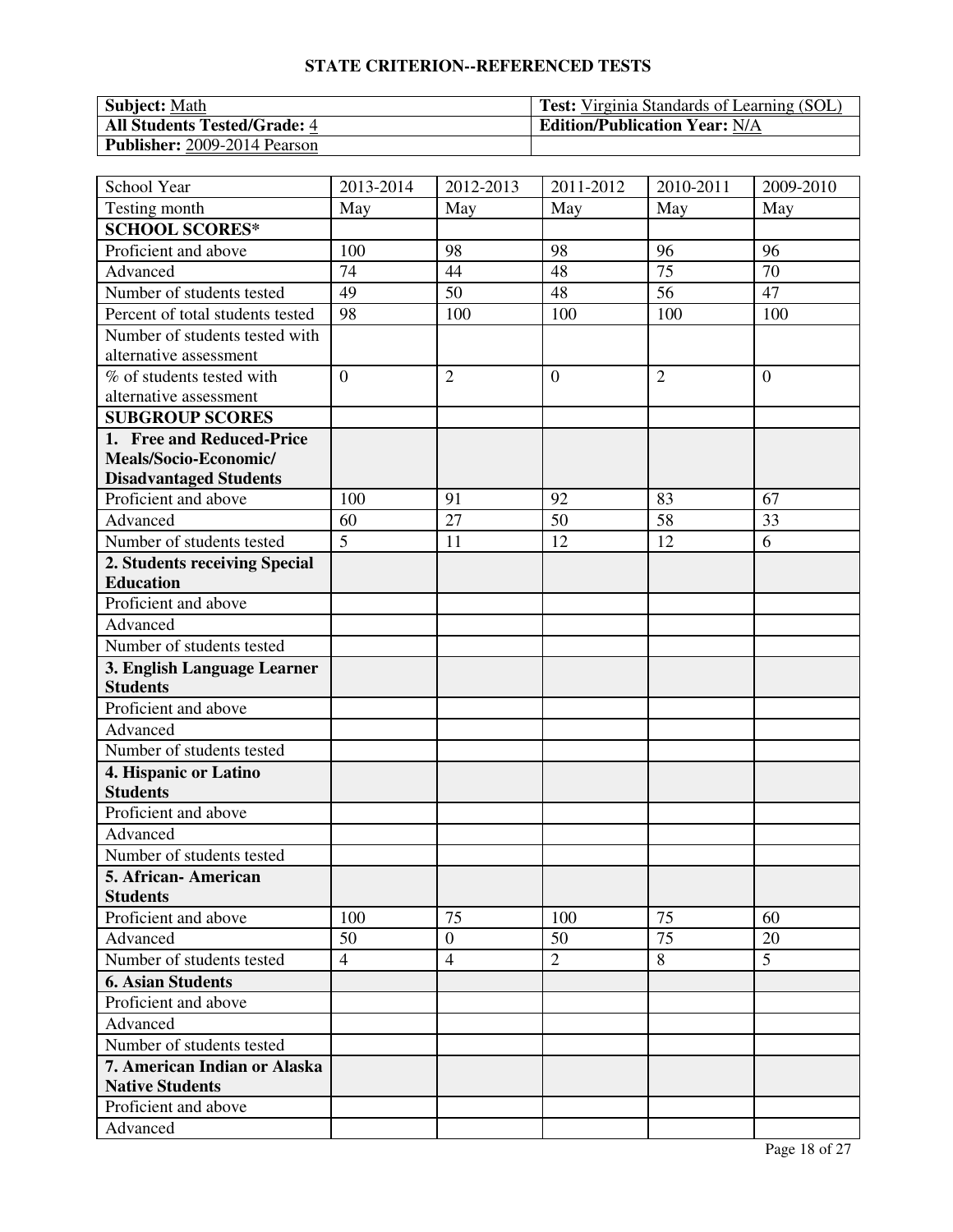| School Year                       | 2013-2014 | 2012-2013 | 2011-2012 | 2010-2011 | 2009-2010 |
|-----------------------------------|-----------|-----------|-----------|-----------|-----------|
| Number of students tested         |           |           |           |           |           |
| 8. Native Hawaiian or other       |           |           |           |           |           |
| <b>Pacific Islander Students</b>  |           |           |           |           |           |
| Proficient and above              |           |           |           |           |           |
| Advanced                          |           |           |           |           |           |
| Number of students tested         |           |           |           |           |           |
| 9. White Students                 |           |           |           |           |           |
| Proficient and above              | 100       | 100       | 100       | 100       | 100       |
| Advanced                          | 75        | 48        | 45        | 74        | 76        |
| Number of students tested         | 44        | 16        | 40        | 46        | 42        |
| 10. Two or More Races             |           |           |           |           |           |
| identified Students               |           |           |           |           |           |
| Proficient and above              |           |           |           |           |           |
| Advanced                          |           |           |           |           |           |
| Number of students tested         |           |           |           |           |           |
| 11. Other 1: Gap Group 1          |           |           |           |           |           |
| [Disadvantaged Students +         |           |           |           |           |           |
| <b>Students receiving Special</b> |           |           |           |           |           |
| <b>Education + English</b>        |           |           |           |           |           |
| <b>Language Learners]</b>         |           |           |           |           |           |
| Proficient and above              | 100       | 92        | 94        | 87        | 82        |
| Advanced                          | 54        | 23        | 41        | 60        | 46        |
| Number of students tested         | 13        | 13        | 17        | 15        | 11        |
| 12. Other 2: Other 2              |           |           |           |           |           |
| Proficient and above              |           |           |           |           |           |
| Advanced                          |           |           |           |           |           |
| Number of students tested         |           |           |           |           |           |
| 13. Other 3: Other 3              |           |           |           |           |           |
| Proficient and above              |           |           |           |           |           |
| Advanced                          |           |           |           |           |           |
| Number of students tested         |           |           |           |           |           |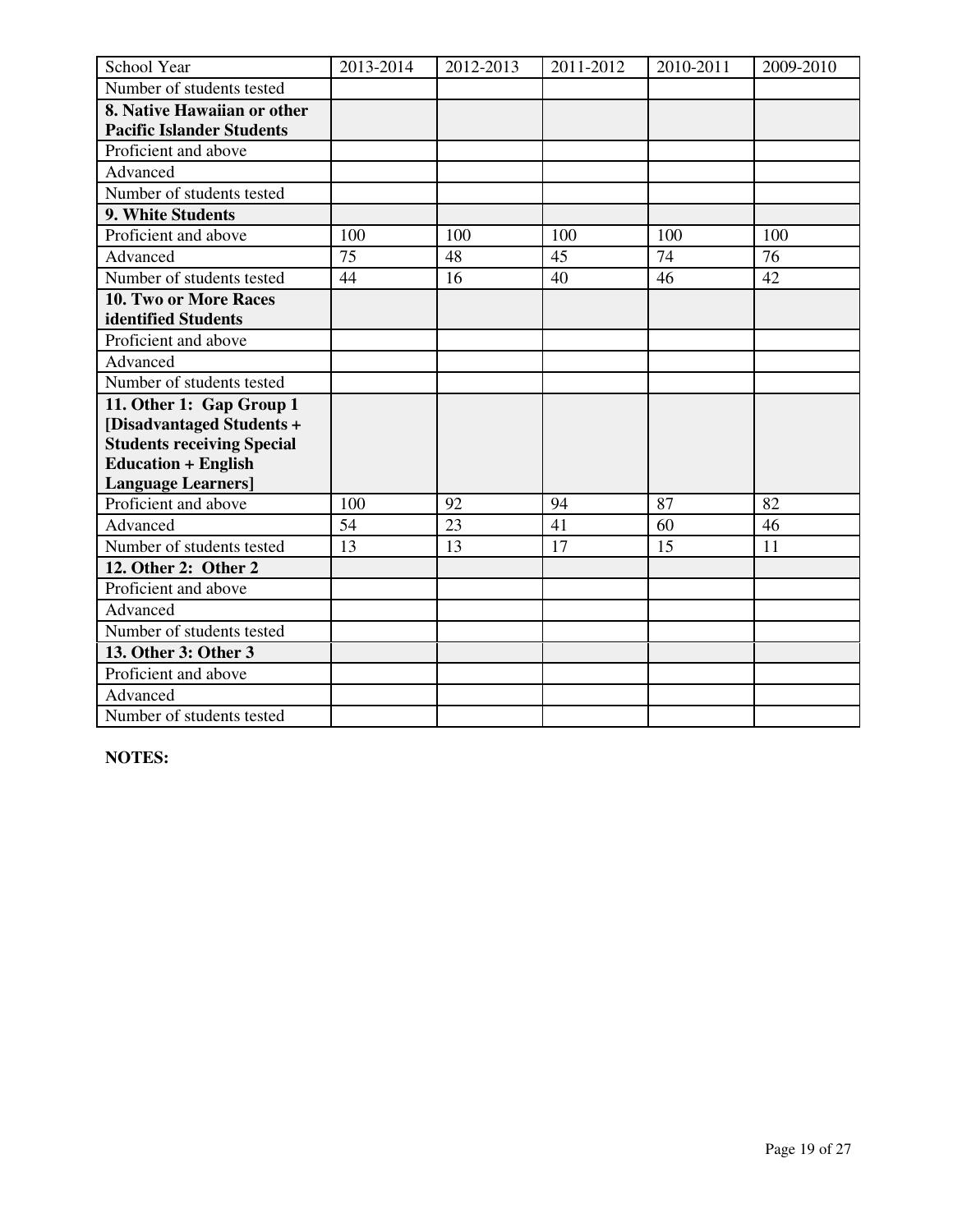| <b>Subject:</b> Math                | <b>Test:</b> Virginia Standards of Learning (SOL) |
|-------------------------------------|---------------------------------------------------|
| <b>All Students Tested/Grade: 5</b> | <b>Edition/Publication Year: N/A</b>              |
| <b>Publisher:</b> 2009-2014 Pearson |                                                   |

| School Year                      | 2013-2014      | 2012-2013      | 2011-2012      | 2010-2011      | 2009-2010      |
|----------------------------------|----------------|----------------|----------------|----------------|----------------|
| Testing month                    | May            | May            | May            | May            | May            |
| <b>SCHOOL SCORES*</b>            |                |                |                |                |                |
| Proficient and above             | 100            | 94             | 85             | 94             | 95             |
| Advanced                         | 43             | 17             | 16             | 71             | 80             |
| Number of students tested        | 49             | 46             | 58             | 51             | 56             |
| Percent of total students tested | 100            | 100            | 100            | 100            | 100            |
| Number of students tested with   |                |                |                |                |                |
| alternative assessment           |                |                |                |                |                |
| % of students tested with        | $\overline{2}$ | $\overline{0}$ | $\overline{2}$ | $\overline{0}$ | $\overline{0}$ |
| alternative assessment           |                |                |                |                |                |
| <b>SUBGROUP SCORES</b>           |                |                |                |                |                |
| 1. Free and Reduced-Price        |                |                |                |                |                |
| Meals/Socio-Economic/            |                |                |                |                |                |
| <b>Disadvantaged Students</b>    |                |                |                |                |                |
| Proficient and above             | 100            | 80             | 58             | 67             | 92             |
| Advanced                         | 33             | $\overline{0}$ | $\overline{0}$ | 17             | 62             |
| Number of students tested        | 6              | 10             | 12             | 6              | 13             |
| 2. Students receiving Special    |                |                |                |                |                |
| <b>Education</b>                 |                |                |                |                |                |
| Proficient and above             |                |                |                |                |                |
| Advanced                         |                |                |                |                |                |
| Number of students tested        |                |                |                |                |                |
| 3. English Language Learner      |                |                |                |                |                |
| <b>Students</b>                  |                |                |                |                |                |
| Proficient and above             |                |                |                |                |                |
| Advanced                         |                |                |                |                |                |
| Number of students tested        |                |                |                |                |                |
| 4. Hispanic or Latino            |                |                |                |                |                |
| <b>Students</b>                  |                |                |                |                |                |
| Proficient and above             |                |                |                |                |                |
| Advanced                         |                |                |                |                |                |
| Number of students tested        |                |                |                |                |                |
| 5. African- American             |                |                |                |                |                |
| <b>Students</b>                  |                |                |                |                |                |
| Proficient and above             | 100            | 100            | 83             | 60             | 67             |
| Advanced                         | 33             | $\overline{0}$ | $\mathbf{0}$   | 20             | 17             |
| Number of students tested        | 3              | $\overline{2}$ | 6              | 5              | 6              |
| <b>6. Asian Students</b>         |                |                |                |                |                |
| Proficient and above             |                |                |                |                |                |
| Advanced                         |                |                |                |                |                |
| Number of students tested        |                |                |                |                |                |
| 7. American Indian or Alaska     |                |                |                |                |                |
| <b>Native Students</b>           |                |                |                |                |                |
| Proficient and above             |                |                |                |                |                |
| Advanced                         |                |                |                |                |                |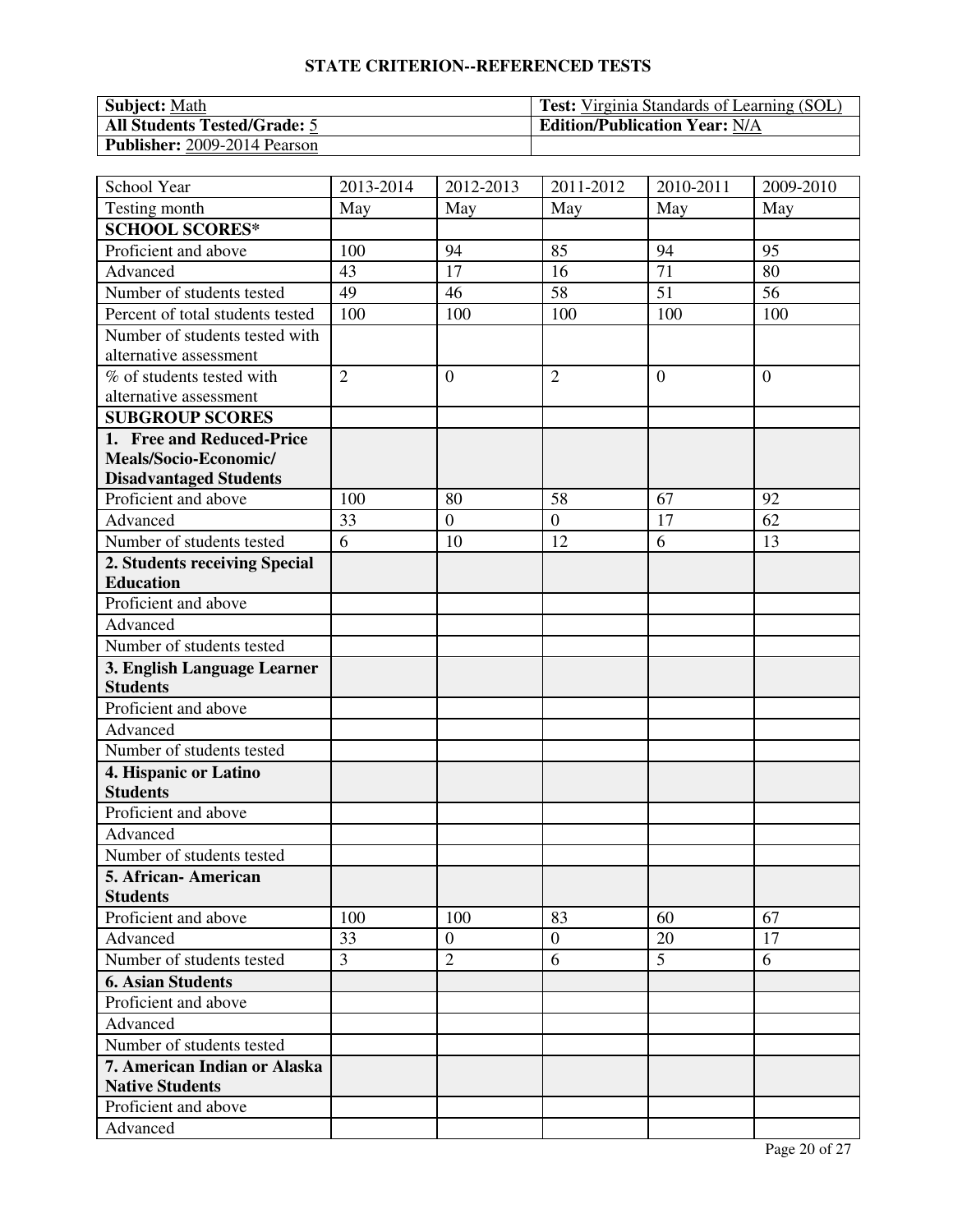| School Year                       | 2013-2014 | 2012-2013      | 2011-2012 | 2010-2011 | 2009-2010 |
|-----------------------------------|-----------|----------------|-----------|-----------|-----------|
| Number of students tested         |           |                |           |           |           |
| 8. Native Hawaiian or other       |           |                |           |           |           |
| <b>Pacific Islander Students</b>  |           |                |           |           |           |
| Proficient and above              |           |                |           |           |           |
| Advanced                          |           |                |           |           |           |
| Number of students tested         |           |                |           |           |           |
| 9. White Students                 |           |                |           |           |           |
| Proficient and above              | 100       | 95             | 84        | 98        | 98        |
| Advanced                          | 44        | 16             | 18        | 79        | 88        |
| Number of students tested         | 46        | 38             | 50        | 43        | 48        |
| 10. Two or More Races             |           |                |           |           |           |
| identified Students               |           |                |           |           |           |
| Proficient and above              |           |                |           |           |           |
| Advanced                          |           |                |           |           |           |
| Number of students tested         |           |                |           |           |           |
| 11. Other 1: Gap Group 1          |           |                |           |           |           |
| [Disadvantaged Students +         |           |                |           |           |           |
| <b>Students receiving Special</b> |           |                |           |           |           |
| <b>Education + English</b>        |           |                |           |           |           |
| <b>Language Learners]</b>         |           |                |           |           |           |
| Proficient and above              | 100       | 80             | 62        | 78        | 88        |
| Advanced                          | 38        | $\overline{0}$ | 8         | 33        | 59        |
| Number of students tested         | 8         | 15             | 13        | 9         | 17        |
| 12. Other 2: Other 2              |           |                |           |           |           |
| Proficient and above              |           |                |           |           |           |
| Advanced                          |           |                |           |           |           |
| Number of students tested         |           |                |           |           |           |
| 13. Other 3: Other 3              |           |                |           |           |           |
| Proficient and above              |           |                |           |           |           |
| Advanced                          |           |                |           |           |           |
| Number of students tested         |           |                |           |           |           |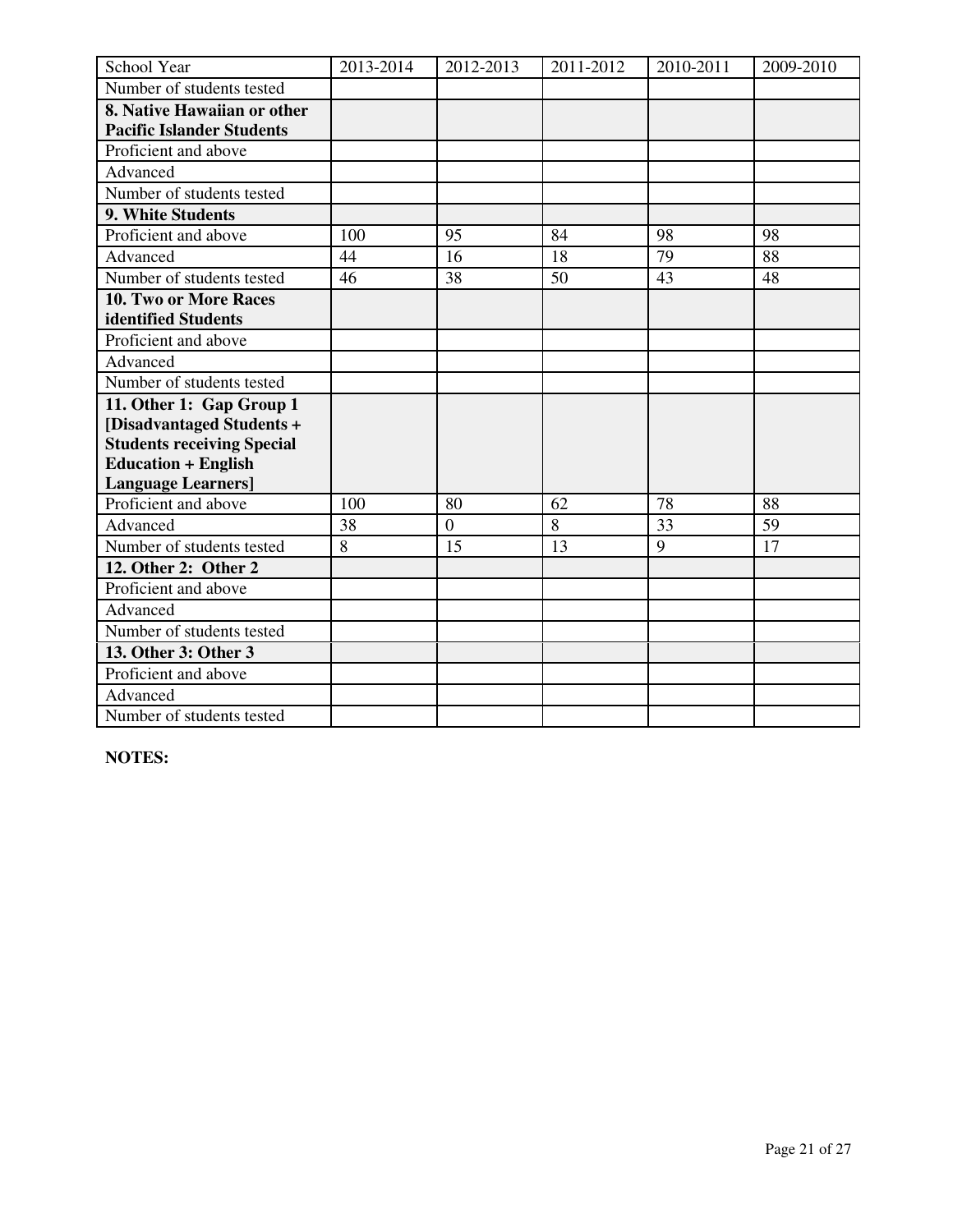| <b>Subject:</b> Reading/ELA         | <b>Test:</b> Virginia Standards of Learning (SOL) |
|-------------------------------------|---------------------------------------------------|
| <b>All Students Tested/Grade: 3</b> | <b>Edition/Publication Year: N/A</b>              |
| <b>Publisher:</b> 2009-2014 Pearson |                                                   |

| School Year                      | 2013-2014        | 2012-2013      | 2011-2012      | 2010-2011      | 2009-2010      |
|----------------------------------|------------------|----------------|----------------|----------------|----------------|
| Testing month                    | May              | May            | May            | May            | May            |
| <b>SCHOOL SCORES*</b>            |                  |                |                |                |                |
| Proficient and above             | 98               | 99             | 95             | 83             | 88             |
| Advanced                         | 54               | 46             | 62             | 56             | 63             |
| Number of students tested        | 50               | 65             | 63             | 52             | 59             |
| Percent of total students tested | 100              | 100            | 100            | 100            | 100            |
| Number of students tested with   |                  |                |                |                |                |
| alternative assessment           |                  |                |                |                |                |
| % of students tested with        | $\overline{2}$   | $\overline{0}$ | $\overline{2}$ | $\overline{0}$ | $\overline{2}$ |
| alternative assessment           |                  |                |                |                |                |
| <b>SUBGROUP SCORES</b>           |                  |                |                |                |                |
| 1. Free and Reduced-Price        |                  |                |                |                |                |
| Meals/Socio-Economic/            |                  |                |                |                |                |
| <b>Disadvantaged Students</b>    |                  |                |                |                |                |
| Proficient and above             | 89               | 71             | 92             | 64             | 50             |
| Advanced                         | 22               | 29             | 54             | 21             | 40             |
| Number of students tested        | 9                | $\overline{7}$ | 13             | 14             | 10             |
| 2. Students receiving Special    |                  |                |                |                |                |
| <b>Education</b>                 |                  |                |                |                |                |
| Proficient and above             |                  |                |                |                |                |
| Advanced                         |                  |                |                |                |                |
| Number of students tested        |                  |                |                |                |                |
| 3. English Language Learner      |                  |                |                |                |                |
| <b>Students</b>                  |                  |                |                |                |                |
| Proficient and above             |                  |                |                |                |                |
| Advanced                         |                  |                |                |                |                |
| Number of students tested        |                  |                |                |                |                |
| 4. Hispanic or Latino            |                  |                |                |                |                |
| <b>Students</b>                  |                  |                |                |                |                |
| Proficient and above             |                  |                |                |                |                |
| Advanced                         |                  |                |                |                |                |
| Number of students tested        |                  |                |                |                |                |
| 5. African-American              |                  |                |                |                |                |
| <b>Students</b>                  |                  |                |                |                |                |
| Proficient and above             | 100              | 67             | 100            | 67             | 67             |
| Advanced                         | $\boldsymbol{0}$ | 67             | 43             | $\overline{0}$ | 56             |
| Number of students tested        | $\overline{4}$   | $\overline{3}$ | $\overline{7}$ | 3              | 9              |
| <b>6. Asian Students</b>         |                  |                |                |                |                |
| Proficient and above             |                  |                |                |                |                |
| Advanced                         |                  |                |                |                |                |
| Number of students tested        |                  |                |                |                |                |
| 7. American Indian or Alaska     |                  |                |                |                |                |
| <b>Native Students</b>           |                  |                |                |                |                |
| Proficient and above             |                  |                |                |                |                |
| Advanced                         |                  |                |                |                |                |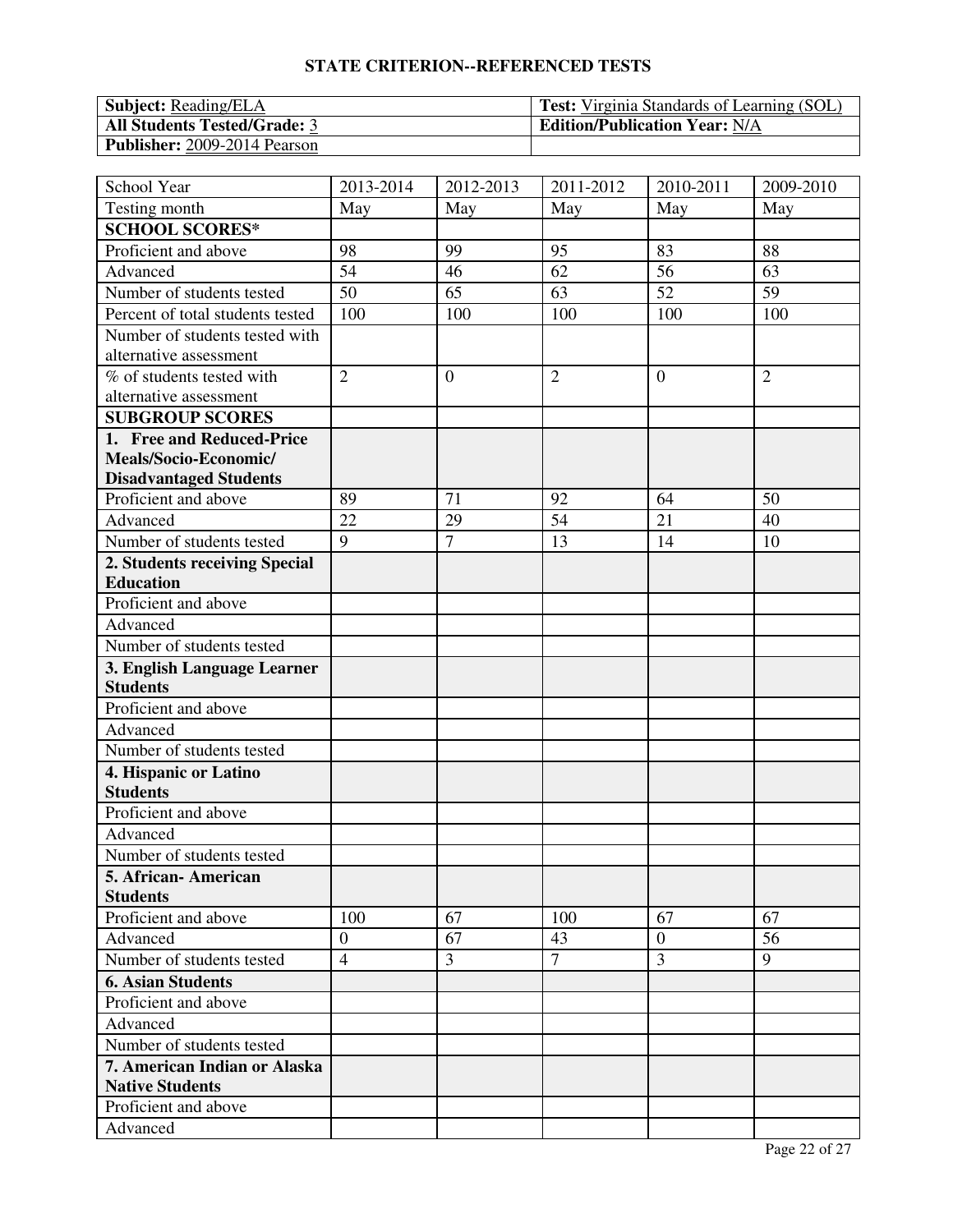| School Year                       | 2013-2014 | 2012-2013 | 2011-2012 | 2010-2011 | 2009-2010 |
|-----------------------------------|-----------|-----------|-----------|-----------|-----------|
| Number of students tested         |           |           |           |           |           |
| 8. Native Hawaiian or other       |           |           |           |           |           |
| <b>Pacific Islander Students</b>  |           |           |           |           |           |
| Proficient and above              |           |           |           |           |           |
| Advanced                          |           |           |           |           |           |
| Number of students tested         |           |           |           |           |           |
| 9. White Students                 |           |           |           |           |           |
| Proficient and above              | 98        | 93        | 95        | 85        | 90        |
| Advanced                          | 58        | 48        | 64        | 63        | 64        |
| Number of students tested         | 45        | 61        | 56        | 40        | 50        |
| 10. Two or More Races             |           |           |           |           |           |
| identified Students               |           |           |           |           |           |
| Proficient and above              |           |           |           |           |           |
| Advanced                          |           |           |           |           |           |
| Number of students tested         |           |           |           |           |           |
| 11. Other 1: Gap Group 1          |           |           |           |           |           |
| [Disadvantaged Students +         |           |           |           |           |           |
| <b>Students receiving Special</b> |           |           |           |           |           |
| <b>Education + English</b>        |           |           |           |           |           |
| <b>Language Learners]</b>         |           |           |           |           |           |
| Proficient and above              | 92        | 83        | 87        | 58        | 57        |
| Advanced                          | 25        | 33        | 47        | 21        | 43        |
| Number of students tested         | 12        | 18        | 15        | 19        | 14        |
| 12. Other 2: Other 2              |           |           |           |           |           |
| Proficient and above              |           |           |           |           |           |
| Advanced                          |           |           |           |           |           |
| Number of students tested         |           |           |           |           |           |
| 13. Other 3: Other 3              |           |           |           |           |           |
| Proficient and above              |           |           |           |           |           |
| Advanced                          |           |           |           |           |           |
| Number of students tested         |           |           |           |           |           |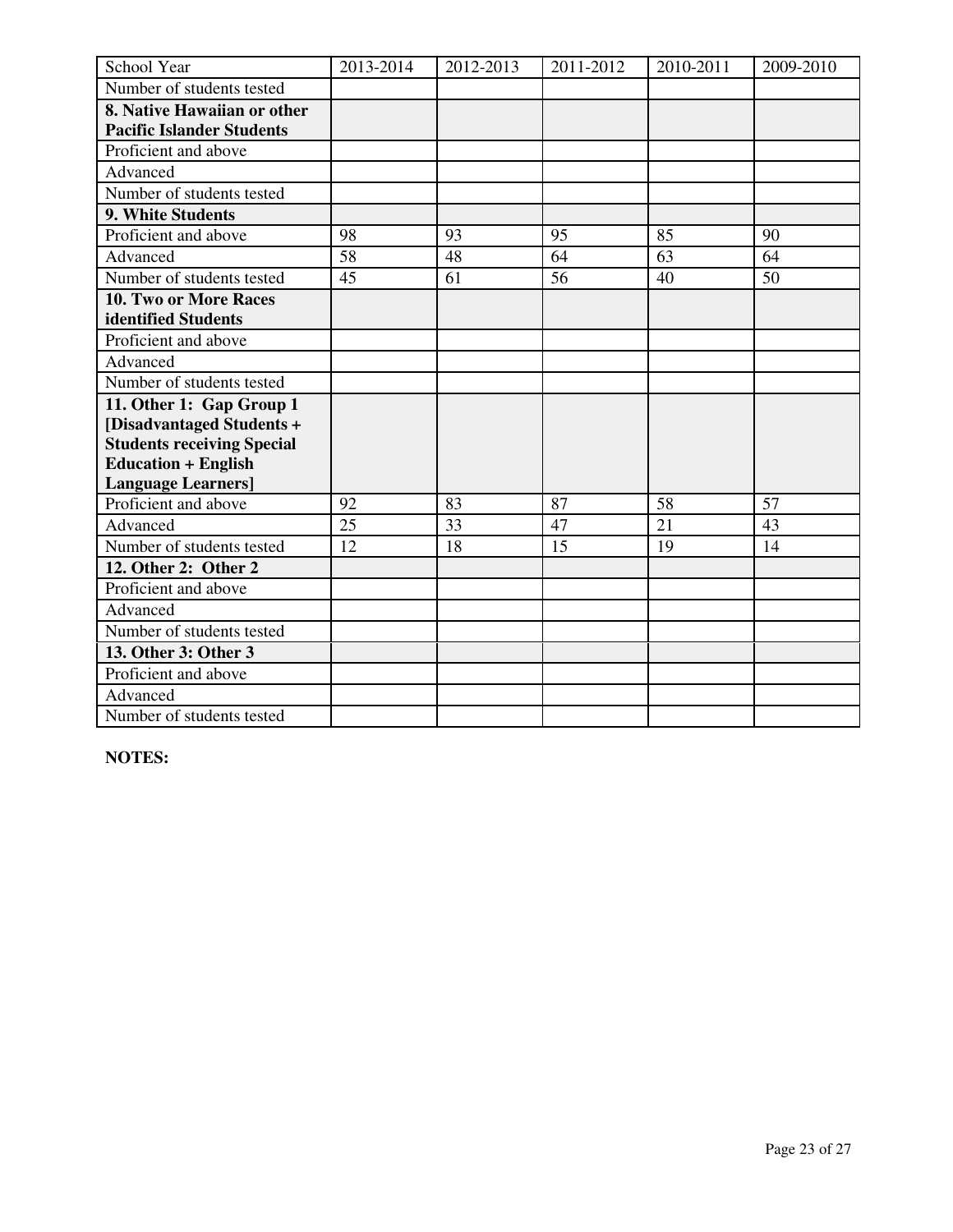| <b>Subject:</b> Reading/ELA         | <b>Test:</b> Virginia Standards of Learning (SOL) |
|-------------------------------------|---------------------------------------------------|
| <b>All Students Tested/Grade: 4</b> | <b>Edition/Publication Year: N/A</b>              |
| <b>Publisher:</b> 2009-2014 Pearson |                                                   |

| School Year                      | 2013-2014      | 2012-2013      | 2011-2012      | 2010-2011      | 2009-2010      |
|----------------------------------|----------------|----------------|----------------|----------------|----------------|
| Testing month                    | May            | May            | May            | May            | May            |
| <b>SCHOOL SCORES*</b>            |                |                |                |                |                |
| Proficient and above             | 94             | 92             | 92             | 95             | 96             |
| Advanced                         | 39             | 29             | 58             | 52             | 64             |
| Number of students tested        | 49             | 51             | 48             | 56             | 47             |
| Percent of total students tested | 100            | 100            | 100            | 100            | 100            |
| Number of students tested with   |                |                |                |                |                |
| alternative assessment           |                |                |                |                |                |
| % of students tested with        | $\overline{0}$ | $\overline{2}$ | $\overline{0}$ | $\overline{2}$ | $\overline{0}$ |
| alternative assessment           |                |                |                |                |                |
| <b>SUBGROUP SCORES</b>           |                |                |                |                |                |
| 1. Free and Reduced-Price        |                |                |                |                |                |
| Meals/Socio-Economic/            |                |                |                |                |                |
| <b>Disadvantaged Students</b>    |                |                |                |                |                |
| Proficient and above             | 80             | 83             | 83             | 83             | 67             |
| Advanced                         | 40             | 25             | 17             | 17             | 50             |
| Number of students tested        | $\overline{5}$ | 12             | 12             | 12             | 6              |
| 2. Students receiving Special    |                |                |                |                |                |
| <b>Education</b>                 |                |                |                |                |                |
| Proficient and above             |                |                |                |                |                |
| Advanced                         |                |                |                |                |                |
| Number of students tested        |                |                |                |                |                |
| 3. English Language Learner      |                |                |                |                |                |
| <b>Students</b>                  |                |                |                |                |                |
| Proficient and above             |                |                |                |                |                |
| Advanced                         |                |                |                |                |                |
| Number of students tested        |                |                |                |                |                |
| 4. Hispanic or Latino            |                |                |                |                |                |
| <b>Students</b>                  |                |                |                |                |                |
| Proficient and above             |                |                |                |                |                |
| Advanced                         |                |                |                |                |                |
| Number of students tested        |                |                |                |                |                |
| 5. African- American             |                |                |                |                |                |
| <b>Students</b>                  |                |                |                |                |                |
| Proficient and above             | 50             | 75             | 50             | 75             | 60             |
| Advanced                         | 25             | 25             | $\overline{0}$ | 13             | 20             |
| Number of students tested        | $\overline{4}$ | $\overline{4}$ | $\overline{2}$ | 8              | 5              |
| <b>6. Asian Students</b>         |                |                |                |                |                |
| Proficient and above             |                |                |                |                |                |
| Advanced                         |                |                |                |                |                |
| Number of students tested        |                |                |                |                |                |
| 7. American Indian or Alaska     |                |                |                |                |                |
| <b>Native Students</b>           |                |                |                |                |                |
| Proficient and above             |                |                |                |                |                |
| Advanced                         |                |                |                |                |                |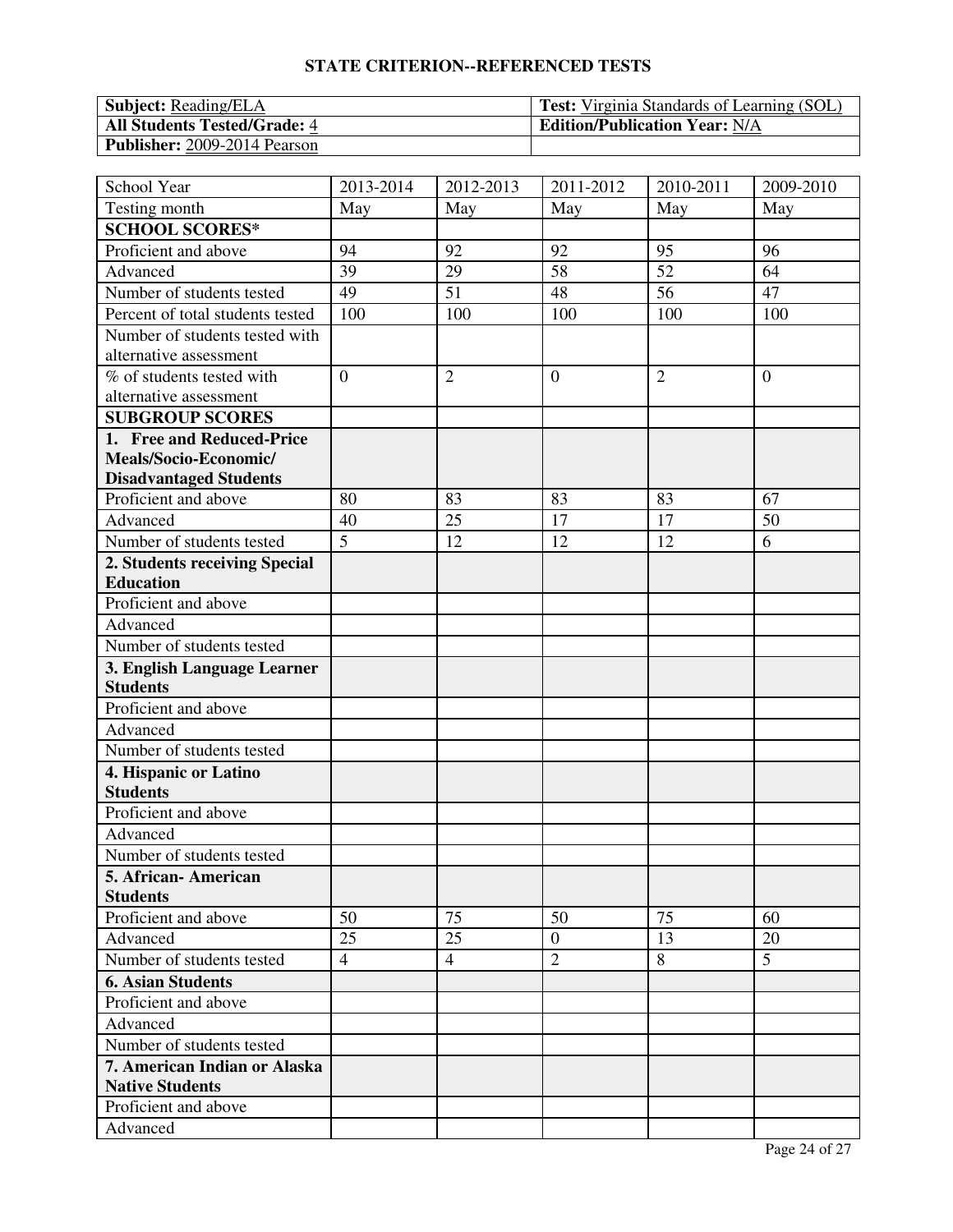| School Year                       | 2013-2014 | 2012-2013 | 2011-2012 | 2010-2011 | 2009-2010 |
|-----------------------------------|-----------|-----------|-----------|-----------|-----------|
| Number of students tested         |           |           |           |           |           |
| 8. Native Hawaiian or other       |           |           |           |           |           |
| <b>Pacific Islander Students</b>  |           |           |           |           |           |
| Proficient and above              |           |           |           |           |           |
| Advanced                          |           |           |           |           |           |
| Number of students tested         |           |           |           |           |           |
| 9. White Students                 |           |           |           |           |           |
| Proficient and above              | 98        | 94        | 93        | 98        | 100       |
| Advanced                          | 41        | 30        | 60        | 59        | 69        |
| Number of students tested         | 44        | 47        | 40        | 46        | 42        |
| 10. Two or More Races             |           |           |           |           |           |
| identified Students               |           |           |           |           |           |
| Proficient and above              |           |           |           |           |           |
| Advanced                          |           |           |           |           |           |
| Number of students tested         |           |           |           |           |           |
| 11. Other 1: Gap Group 1          |           |           |           |           |           |
| [Disadvantaged Students +         |           |           |           |           |           |
| <b>Students receiving Special</b> |           |           |           |           |           |
| <b>Education + English</b>        |           |           |           |           |           |
| <b>Language Learners]</b>         |           |           |           |           |           |
| Proficient and above              | 85        | 86        | 82        | 80        | 82        |
| Advanced                          | 31        | 29        | 24        | 20        | 46        |
| Number of students tested         | 13        | 14        | 17        | 15        | 11        |
| 12. Other 2: Other 2              |           |           |           |           |           |
| Proficient and above              |           |           |           |           |           |
| Advanced                          |           |           |           |           |           |
| Number of students tested         |           |           |           |           |           |
| 13. Other 3: Other 3              |           |           |           |           |           |
| Proficient and above              |           |           |           |           |           |
| Advanced                          |           |           |           |           |           |
| Number of students tested         |           |           |           |           |           |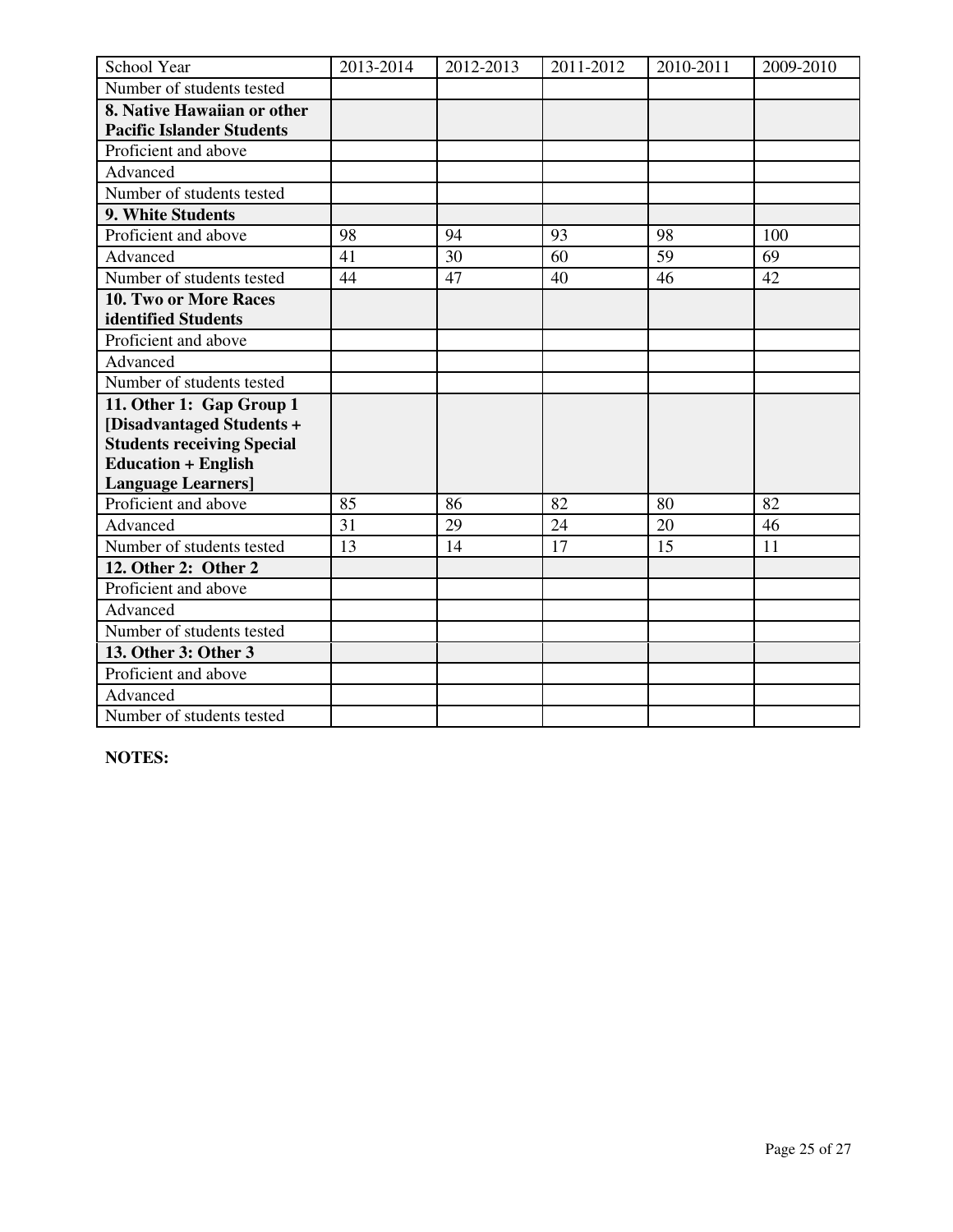| <b>Subject:</b> Reading/ELA         | <b>Test:</b> Virginia Standards of Learning (SOL) |
|-------------------------------------|---------------------------------------------------|
| <b>All Students Tested/Grade: 5</b> | <b>Edition/Publication Year: N/A</b>              |
| <b>Publisher:</b> 2009-2014 Pearson |                                                   |

| School Year                      | 2013-2014      | 2012-2013      | 2011-2012      | 2010-2011      | 2009-2010      |
|----------------------------------|----------------|----------------|----------------|----------------|----------------|
| Testing month                    | May            | May            | May            | May            | May            |
| <b>SCHOOL SCORES*</b>            |                |                |                |                |                |
| Proficient and above             | 94             | 92             | 97             | 94             | 96             |
| Advanced                         | 37             | 38             | 52             | 51             | 59             |
| Number of students tested        | 49             | 47             | 58             | 51             | 56             |
| Percent of total students tested | 100            | 100            | 100            | 100            | 100            |
| Number of students tested with   |                |                |                |                |                |
| alternative assessment           |                |                |                |                |                |
| % of students tested with        | $\overline{2}$ | $\overline{0}$ | $\overline{2}$ | $\overline{0}$ | $\overline{0}$ |
| alternative assessment           |                |                |                |                |                |
| <b>SUBGROUP SCORES</b>           |                |                |                |                |                |
| 1. Free and Reduced-Price        |                |                |                |                |                |
| Meals/Socio-Economic/            |                |                |                |                |                |
| <b>Disadvantaged Students</b>    |                |                |                |                |                |
| Proficient and above             | 83             | 70             | 83             | 67             | 92             |
| Advanced                         | 50             | 20             | 8              | 17             | 31             |
| Number of students tested        | 6              | 10             | 12             | 6              | 13             |
| 2. Students receiving Special    |                |                |                |                |                |
| <b>Education</b>                 |                |                |                |                |                |
| Proficient and above             |                |                |                |                |                |
| Advanced                         |                |                |                |                |                |
| Number of students tested        |                |                |                |                |                |
| 3. English Language Learner      |                |                |                |                |                |
| <b>Students</b>                  |                |                |                |                |                |
| Proficient and above             |                |                |                |                |                |
| Advanced                         |                |                |                |                |                |
| Number of students tested        |                |                |                |                |                |
| 4. Hispanic or Latino            |                |                |                |                |                |
| <b>Students</b>                  |                |                |                |                |                |
| Proficient and above             |                |                |                |                |                |
| Advanced                         |                |                |                |                |                |
| Number of students tested        |                |                |                |                |                |
| 5. African- American             |                |                |                |                |                |
| <b>Students</b>                  |                |                |                |                |                |
| Proficient and above             | 100            | 50             | 83             | 67             | 67             |
| Advanced                         | 33             | $\overline{0}$ | 17             | 17             | 17             |
| Number of students tested        | 3              | $\overline{2}$ | 6              | 6              | 6              |
| <b>6. Asian Students</b>         |                |                |                |                |                |
| Proficient and above             |                |                |                |                |                |
| Advanced                         |                |                |                |                |                |
| Number of students tested        |                |                |                |                |                |
| 7. American Indian or Alaska     |                |                |                |                |                |
| <b>Native Students</b>           |                |                |                |                |                |
| Proficient and above             |                |                |                |                |                |
| Advanced                         |                |                |                |                |                |